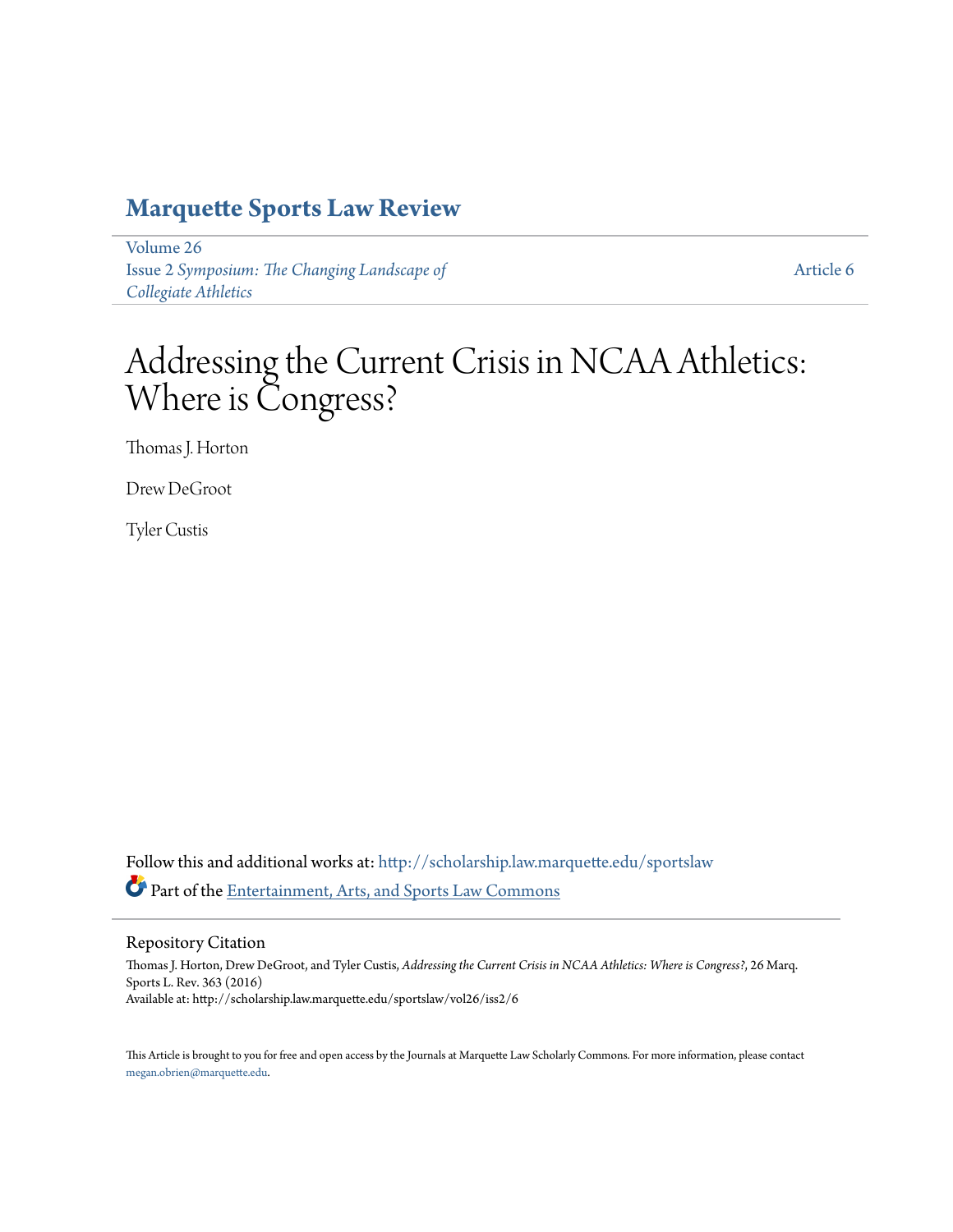## **ADDRESSING THE CURRENT CRISIS IN NCAA INTERCOLLEGIATE ATHLETICS: WHERE IS CONGRESS?**

THOMAS J. HORTON, DREW DEGROOT & TYLER CUSTIS<sup>\*</sup>

### I. INTRODUCTION

American intercollegiate athletics are in a state of crisis today.<sup>1</sup> Our time-honored and revered traditions of placing academics, amateurism, and fair play ahead of commercialism and professionalism are under siege. $2$  As intercollegiate athletics programs, especially football and basketball, generate billions of dollars in annual revenues for their academic institutions and the

<sup>\*</sup> The Authors are, respectively, Professor of Law and Heidepriem Trial Advocacy Fellow, The University of South Dakota School of Law, and Member of the Advisory Board, American Antitrust Institute; Director of Compliance, The University of South Dakota Department of Athletics; and Lecturer, The University of South Dakota Beacom School of Business. The Authors wish to thank Anthony Sutton and Teresa Carlisle for their assiduous efforts and assistance.

<sup>1.</sup> *See, e.g.*, Edward H. Grimmett, Comment, *NCAA Amateurism and Athletics: A Perfect Marriage or a Dysfunctional Relationship? –An Antitrust Approach to Student-Athlete Compensation*, 30 TOURO L. REV. 823, 859 (2014) ("Instead of acting in the student-athletes' best interests, [NCAA] member institutions have clearly become motivated by economic concerns."); William E. Kirwan & R. Gerald Turner, *Changing the Game: Athletics Spending in an Academic Context*, TRUSTEESHIP MAG. (Sept./Oct. 2010), http://agb.org/trusteeship/2010/septemberoctober/changing-the-game-athleticsspending-in-an-academic-context (arguing that "rising expenses—and the pursuit of more revenue to support college sports—have become a destabilizing force for many institutions, regardless of athletic mission or program size"); Brian C. Mitchell, *Show Me the Money: The Growing Financial Crisis in College Athletics*, ACADEME BLOG (June 1, 2015), https://academeblog.org/2015/06/01/show-me-themoney-the-growing-financial-crisis-in-college-athletics/ (questioning whether "most college athletic programs – as currently constituted – continue to make financial sense"); Bob Wuornos, *When High-Profile Stars Get Paid, Will Real Amateurs Suffer?*, NAT'L REV. ONLINE (Jan. 17, 2015), http://www.nationalreview.com/article/411740/future-other-college-sports-bob-wuornos (discussing ongoing debates "that could shake the very foundations of Division I (D1) sports" and questioning whether "the looming professionalization of revenue-generating" sports can be stopped "from decimating the non-revenue-generating sports, and indeed the very spirit of amateur athletics").

<sup>2.</sup> *See, e.g.*, Daniel E. Lazaroff, *An Antitrust Exemption for the NCAA: Sound Policy or Letting the Fox Loose in the Henhouse?*, 41 PEPP. L. REV. 229, 230–32 (2014) (discussing the long history of antitrust suits against the National Collegiate Athletic Association and the "increasing[] receptiv[ity of courts] to the idea that NCAA football and basketball players may be sufficiently involved in commercial activity to warrant closer inspection of their antitrust claims").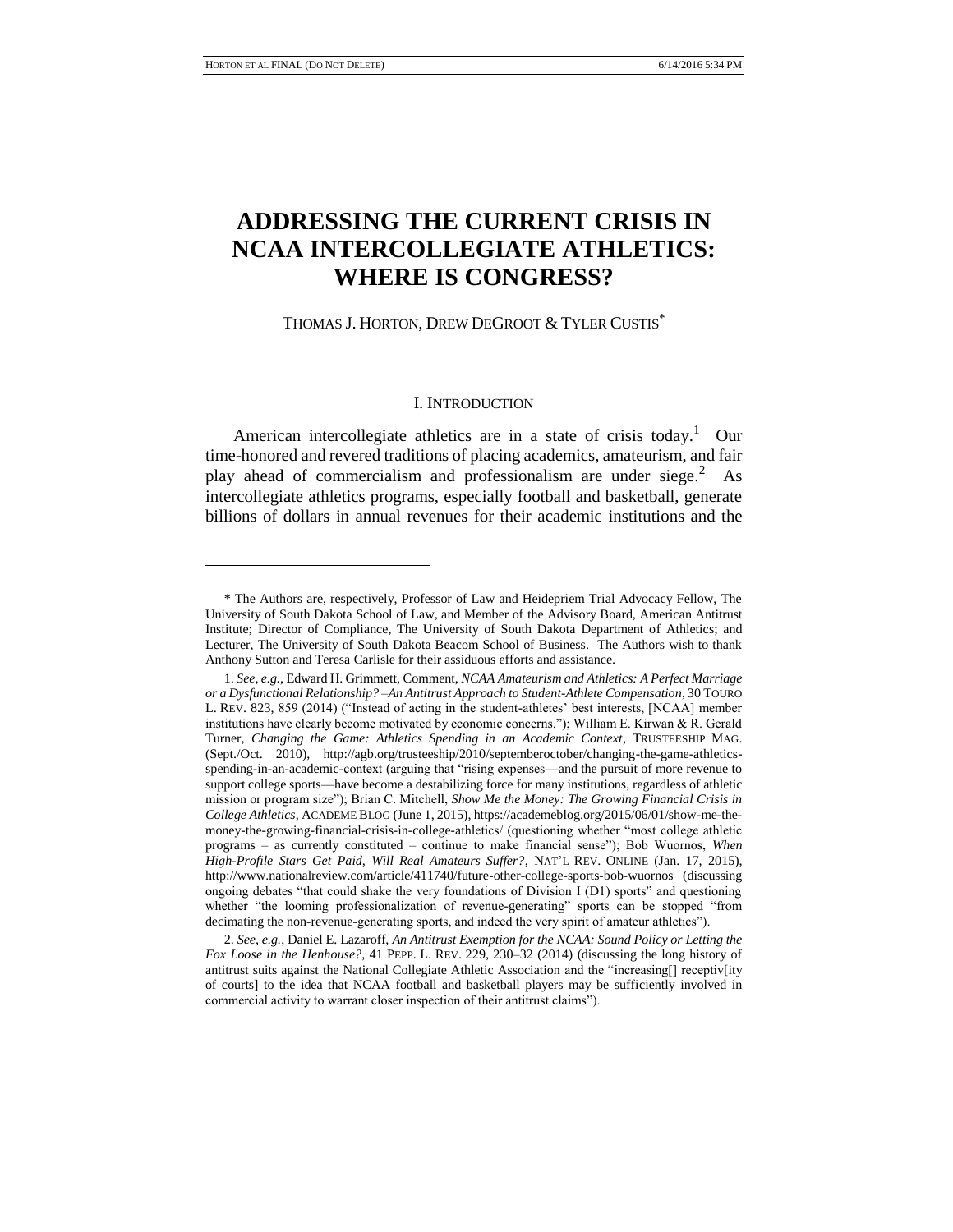entertainment industry, $3$  the idea that student-athletes should not share more equally in the economic bonanza is being attacked through a cacophony of antitrust and employment law cases.<sup>4</sup> These cases require the courts to balance a complex web of competing and often conflicting social, moral, and economic values, norms, and objectives.<sup>5</sup>

This Article reviews the historic developments and legal trends that have led to the current crisis facing intercollegiate athletics. Based on our analysis, we argue that a continuing fusillade of antitrust challenges is not the best way to balance the diverse values and objectives at stake.<sup>6</sup> Instead, it is time for a national dialogue, abetted by congressional studies and legislative action, that leads to a more rational and sensitive balancing of the social, moral, and economic values and objectives engendered by intercollegiate athletics.

In Part II, we discuss the genesis of the current crisis and review the precarious balance of conflicting and competing interests facing the National Collegiate Athletic Association (NCAA) and its member educational institutions.

In Part III, we review the historic series of antitrust and employment law cases involving the NCAA and student-athletes. We note that the courts' efforts to balance the competing commercial and non-commercial values and objectives at stake have produced a hodge-podge of confusing and often conflicting decisions. We additionally discuss the current cutting-edge antitrust and employment law cases being pursued by student-athletes against the NCAA and its member institutions.

<sup>3.</sup> *See, e.g.*, Robert A. McCormick & Amy Christian McCormick, *The Myth of the Student-Athlete: The College Athlete as Employee*, 81 WASH. L. REV. 71, 74 n.11 (2006) ("College sports is a multi-billion-dollar industry.").

<sup>4.</sup> *See, e.g.*, Michael H. LeRoy, *Courts and the Future of "Athletic Labor" in College Sports*, 57 ARIZ. L. REV. 475, 476–77 (2015) (footnote omitted) (citing Richard E. Bartok, Note, *NFL Free Agency Restrictions Under Antitrust Attack*, 1991 DUKE L.J. 503, 506–08 (1991); Joseph P. Bauer, *Antitrust and Sports: Must Competition on the Field Displace Competition in the Marketplace?*, 60 TENN. L. REV. 263 (1993); Stephen F. Ross, *The Misunderstood Alliance Between Sports Fans, Players, and the Antitrust Laws*, 1997 U. ILL. L. REV. 519 (1997)) ("Courts have played a crucial role in regulating change in professional sports, and now students are asking courts to play a similar role in college athletics.").

<sup>5.</sup> *See, e.g.*, HOWARD J. SAVAGE ET AL., AMERICAN COLLEGE ATHLETICS 128–29 (1929) (discussing "[t]he moral qualities that participation in college athletics is widely supposed to engender," and "[t]he impairment of moral stamina" resulting from commercialization and dishonesty); Gabe Feldman, *A Modest Proposal for Taming the Antitrust Beast*, 41 PEPP. L. REV. 249, 257 (2014) ("Recognition of amateurism as a legitimate procompetitive benefit asks courts to balance the anticompetitive *economic* effects of restrictions on student-athletes with the *social* benefits of amateurism to college sports.").

<sup>6.</sup> *See, e.g.*, Feldman, *supra* note 5, at 257–58 (arguing that the antitrust laws are "not equipped or designed to balance social welfare with economic effects").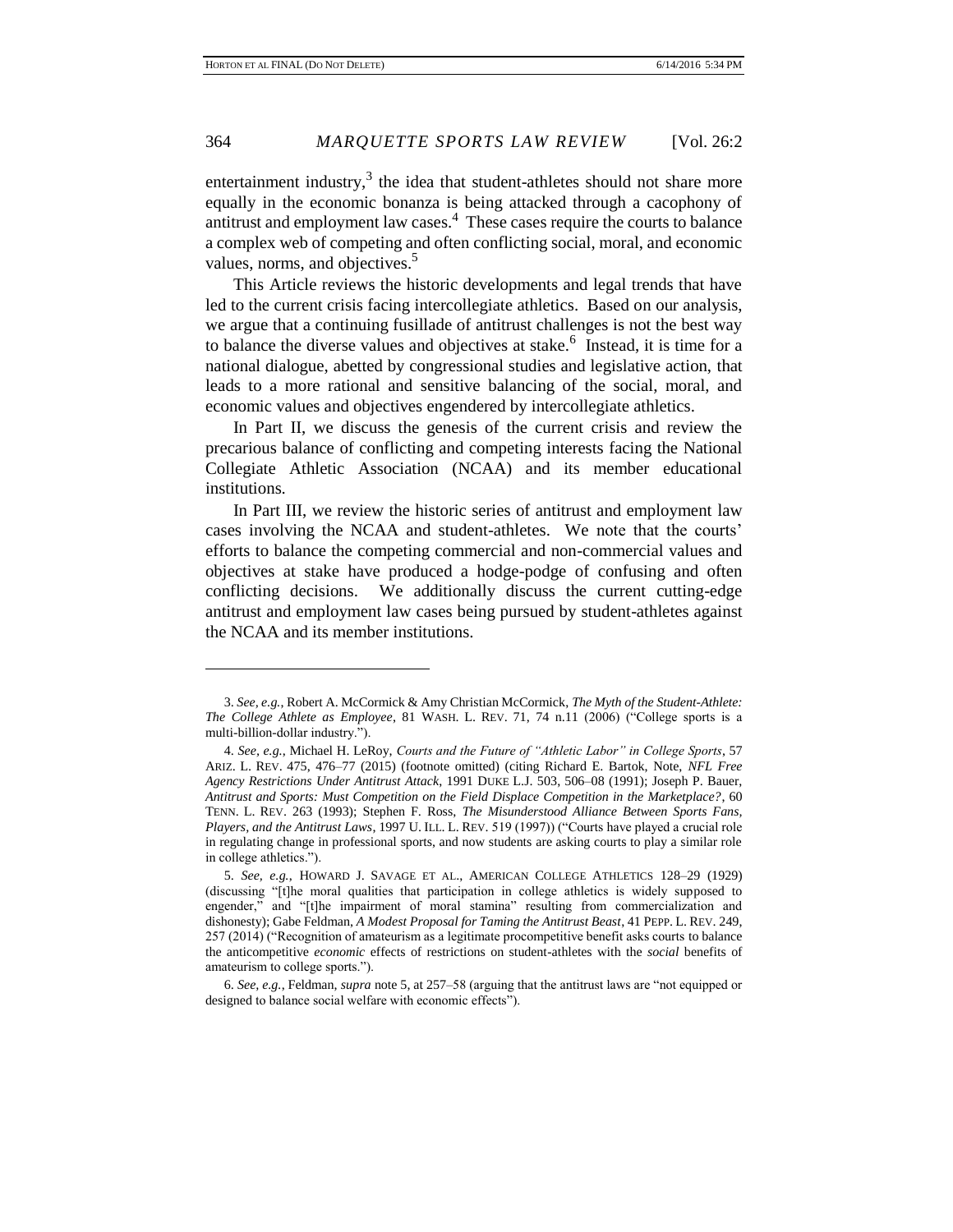In Part IV, we address the need for a national dialogue that will lead to a democratic legislative balancing of the conflicting and competing social, moral, and economic values and interests implicated by intercollegiate athletics. We conclude that future expeditious democratic congressional review and oversight is preferable to the current spate of discordant legal decisions being generated through balkanized judicial intervention.

### II. THE CURRENT CRISIS IN NCAA INTERCOLLEGIATE ATHLETICS

Intercollegiate athletics today are in a state of crisis. Intercollegiate athletics' growing crisis results from the need to balance a precarious mixture of deeply conflicting and clashing fundamental social, moral, and economic values. On one side are the core social and moral values of amateurism, academics, and fair sportsmanship.<sup>7</sup> For example, the NCAA Bylaws state: "Member institutions' athletics programs are designed to be an integral part of the educational program. The student-athlete is considered an integral part of the student body, thus maintaining a clear line of demarcation between college athletics and professional sports."<sup>8</sup> The NCAA Bylaws are designed to promote and protect "a revered tradition of amateurism in college sports."<sup>9</sup>

On the other side are the economic values of commercialism, revenue generation, and entertainment.<sup>10</sup> "[I]ntercollegiate athletics has become a  $dazzlingly commercial activity.<sup>11</sup> Intercollecting to do not work.$ 

<sup>7.</sup> *See, e.g.*, NCAA v. Bd. of Regents*,* 468 U.S. 85, 121, 134–135 (1984) (White, J., dissenting); Bloom v. NCAA, 93 P.3d 621, 626 (Colo. App. 2004) (quoting 2003-04 NCAA DIVISION I MANUAL art 2.9 (2003)) ("Student-athletes shall be amateurs in an intercollegiate sport, and their participation should be motivated primarily by education and by the physical, mental and social benefits to be derived. Student participation in intercollegiate athletics is an avocation, and student-athletes should be protected from exploitation by professional and commercial enterprises."). In *Board of Regents*, Justice White observed that "[t]he NCAA's member institutions have designed their competitive athletic programs 'to be a vital part of the educational system.'" *Bd. of Regents*, 468 U.S. at 121 (White, J., dissenting) (citing 1982-83 NCAA MANUAL art II, § 2(a) (1982)).

<sup>8.</sup> 2013-14 NCAA DIVISION I MANUAL art 12.01.2 (2013) [hereinafter NCAA MANUAL]; *see also* Grimmett, *supra* note 1, at 828 ("The NCAA established itself as a non-profit organization with amateurism acting as the foundation.").

<sup>9.</sup> *Bd. of Regents*, 468 U.S. at 120. Justice Stevens went on to note "that the preservation of the student-athlete in higher education adds richness and diversity to intercollegiate athletics." *Id.*

<sup>10.</sup> *See, e.g.*, Rodney K. Smith, Essay, *A Brief History of the National Collegiate Athletic Association's Role in Regulating Intercollegiate Athletics*, 11 MARQ. SPORTS L. REV. 9, 21 (2000) ("Over the past 150 years, the desire to win at virtually any cost, combined with the increases in public interest in intercollegiate athletics, in a consumer sense, have led inexorably to a highly commercialized world of intercollegiate athletics.").

<sup>11.</sup> McCormick & McCormick, *supra* note 3, at 155; *see also* Matthew J. Mitten & Stephen F. Ross, *A Regulatory Solution to Better Promote the Educational Values and Economic Sustainability of Intercollegiate Athletics*, 92 OR. L. REV. 837, 841 (2014) ("[T]he commercialization of college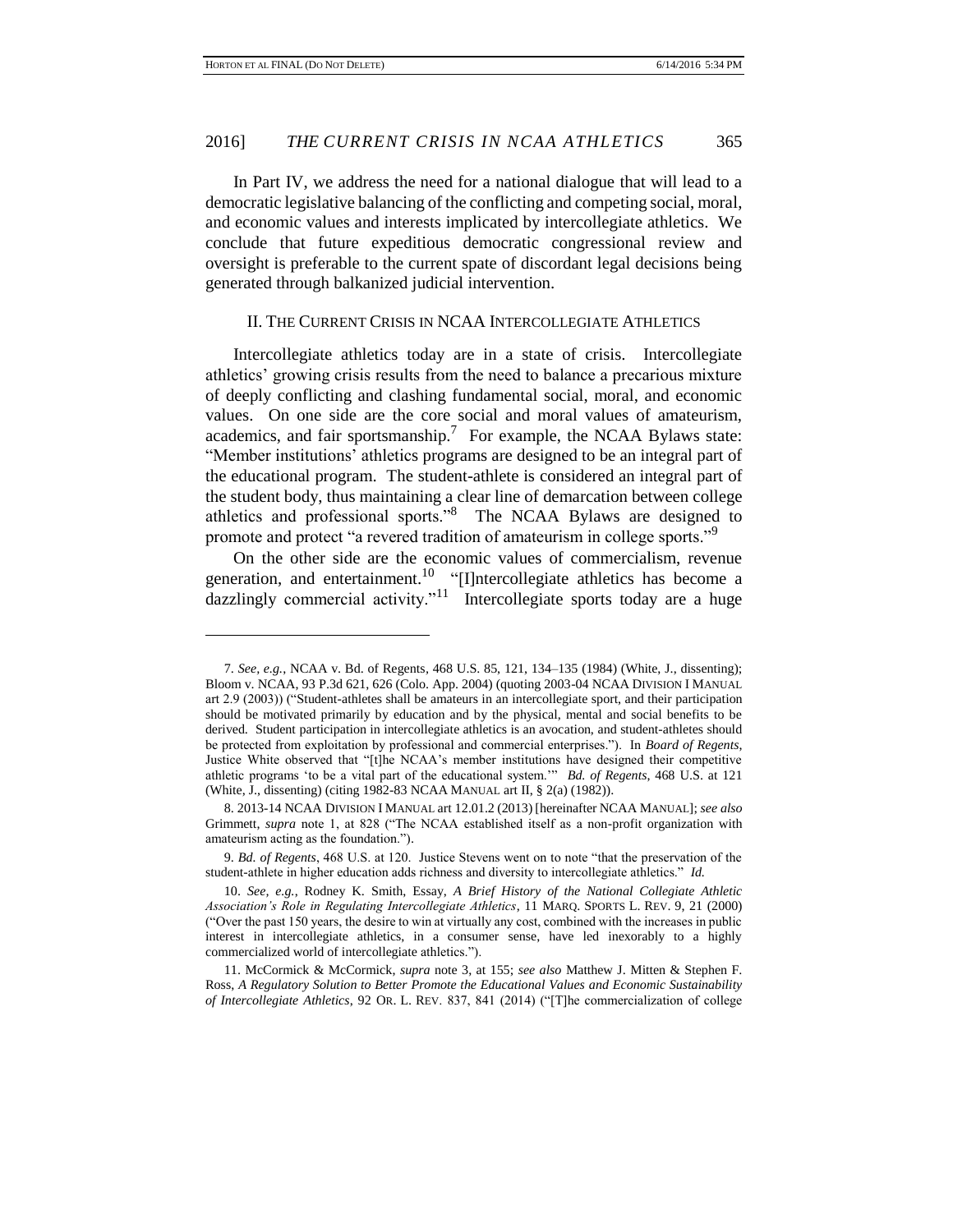entertainment business through which "[a]n enormous cast of participants harvests a wealth of riches."<sup>12"</sup> "Commentators have long derided the stubborn 'myth of amateurism,' noting that the NCAA has morphed into a profit-seeking machine that serves the decidedly professional and economic function of regulating college sports."<sup>13</sup> Indeed, "it would be fanciful to suggest that colleges are not concerned about the profitability of their ventures . . . [even though] other, non-commercial goals play a central role in their sports programs."<sup>14</sup> Former NCAA Executive Director (from 1951 to 1988) Walter Byers went so far as to attack the NCAA's regulation of intercollegiate sports as "a nationwide money-laundering scheme."<sup>15</sup>

However one feels about such allegations and characterizations, it cannot be denied that intercollegiate sports today are a multi-billion dollar

Universities derive enormous revenues and other indirect, but vital, benefits from successful athletic programs. Corporations that sponsor athletic contests gain valuable exposure for their products and services. The NCAA supports itself entirely by revenues generated from selling broadcasting rights of its members' games. Many coaches are compensated lavishly for producing successful programs. Media enterprises generate rich advertising revenues by airing college athletic events.

*Id.* (footnotes omitted) (citing McCormick & McCormick, *supra* note 3, at 75–76); *see also* McCormick & McCormick, *supra* note 3, at 75–76, 131 ("A broad array of participants in college sports harvests a wealth of riches," and, "College sports is a fabulously profitable commercial enterprise as well as a lucrative component of the sports-entertainment industry. Athletes generate great wealth for their university-employers through their skill and effort.").

13. Feldman, *supra* note 5, at 250 (footnote omitted) (citing McCormick & McCormick, *supra* note 12, at 496; Taylor Branch, *The Shame of College Sports*, ATLANTIC (Oct. 2011), www.theatlantic.com/magazine/archive/2011/10/the-shame-of-college-sports/308643/) ("[Commentator] criticism has only amplified over the last decade with the birth of billion dollar television deals, expanding tournament fields, and, of course, conference realignment.").

14. *Bd. of Regents*, 468 U.S. at 121 (White, J., dissenting) (quoting J. WEISTART & C. LOWELL, THE LAW OF SPORTS § 5.12 (1979)); *see also* Agnew v. NCAA, 683 F.3d 328, 347 (7th Cir. 2012) ("[Intercollegiate sports activities] are all part of the competitive market to attract student-athletes whose athletic labor can result in many benefits for a college, including economic gain."); Justin M. Hannan, Case Comment, *Antitrust Law–Seventh Circuit Sees Through Façade, Exposes NCAA Scholarship Limits to Sherman Antitrust Scrutiny—*Agnew v. NCAA, *683 F.3d 328 (7th Cir. 2012)*, 18 SUFFOLK J. TRIAL & APP. ADVOC. 345, 350–57 (2013) (arguing that NCAA student-athletes are engaged in commercial activities).

15. WALTER BYERS WITH CHARLES HAMMER, UNSPORTSMANLIKE CONDUCT: EXPLOITING COLLEGE ATHLETES 73 (1995). Former NYU Chancellor L. Jay Oliva similarly stated in 1986, "The university that allows itself to feed off its sports program financially becomes dependent on the feeding—even *addicted*, if you will." L. Jay Oliva, *A Challenge to Coaches: Special Opportunities Must Not Be Wasted*, SPORTING NEWS, Dec. 1, 1986, at 32.

sports directly reflects the marketplace realities of our society.").

<sup>12.</sup> Amy Christian McCormick & Robert A. McCormick, *The Emperor's New Clothes: Lifting the NCAA's Veil of Amateurism*, 45 SAN DIEGO L. REV. 495, 496 (2008). The authors observe,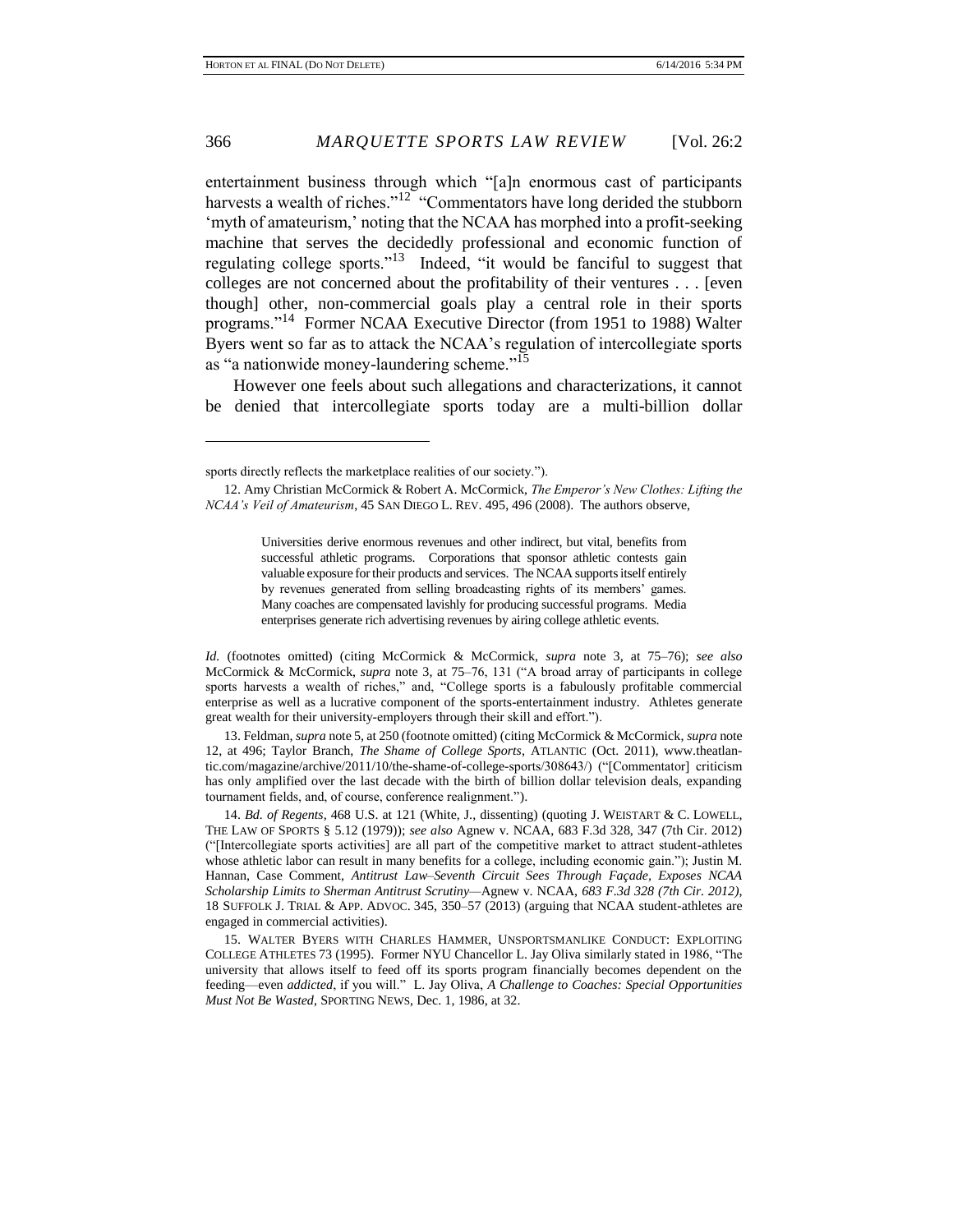entertainment business. The NCAA's own revenues during the 2014 fiscal year totaled nearly \$1 billion and included a surplus of nearly \$80.5 million.<sup>16</sup> According to Forbes, "[t]he NCAA annually produces nearly \$11 [b]illion in revenue from the operation of college sports – more than the estimated league totals for either the National Basketball Association and the National Hockey League."<sup>17</sup> College football revenue alone in 2013 topped \$3.4 billion, according to data released by the Department of Education.<sup>18</sup> Quite simply, there can be little doubt that intercollegiate sports have become a "multi-billion dollar entertainment product[]."<sup>19</sup>

The NCAA is the organization tasked with overseeing and regulating intercollegiate sports' precarious balance of social, moral, and economic values.

> Formed in 1905 in response to a public outcry concerning abuses in intercollegiate athletics, the NCAA, through its annual convention, establishes policies and rules governing its members' participation in college sports, conducts national championships, exerts control over some of the economic aspects of revenue-producing sports, and engages in some more-or-less commercial activities.<sup>20</sup>

 $\overline{\phantom{a}}$ 

20. NCAA v. Bd. of Regents, 468 U.S. 85, 121 (1984) (White, J., dissenting) (citing Note, *Tackling Intercollegiate Athletics: An Antitrust Analysis*, 87 YALE L.J. 655, 656–57 (1978)). For an excellent historical review of the factors leading to the founding of the NCAA, see Smith, *supra* note 10, at 10– 13. *See also* Grimmett, *supra* note 1, at 827 ("The NCAA is a non-profit entity that acts as a regulator

<sup>16.</sup> Steve Berkowitz, *NCAA Nearly Topped \$1 Billion in Revenue in 2014*, USA TODAY (Mar. 11, 2015), http://www.usatoday.com/story/sports/college/2015/03/11/ncaa-financial-statement-2014- 1-billion-revenue/70161386/.

<sup>17.</sup> Marc Edelman, *How NCAA Greed Has Led to a Student-Athlete Uprising*, FORBES (Feb. 11, 2014), http://www.forbes.com/sites/marcedelman/2014/02/11/how-ncaa-greed-has-led-to-a-studentathlete-uprising/#2010756b4f01. In 2013, "the University of Alabama [alone] reported \$143.3 million in athletic revenues — more than the revenues of each of 30 NHL teams, and 25 of the 30 NBA teams." *Id.*; *see also* Grimmett, *supra* note 1, at 823 (footnotes omitted) (citing Pete Thamel, *With Big Paydays at Stake, College Teams Scramble for a Spot*, N.Y. TIMES (Sept. 19, 2011), http://www.nytimes.com/2011/09/20/sports/ncaafootball/in-conference-realignment-colleges-run-to-paydaylight.html?\_r=0; Michael Smith, *Collegiate Licensing Explodes in CLC's 30 Years*, SPORTSBUSINESS J. (June 13, 2011), http://www.sportsbusinessdaily.com/Journal/Issues/2011/06/13/Colleges/CLC-at-30.aspx) ("The NCAA and its member institutions generate billions of dollars through television revenue. Additionally, the NCAA and its licensing affiliate, The College Licensing Company ('CLC'), procure large profits through the licensing of the names and images of student-athletes.").

<sup>18.</sup> Cork Gaines, *College Football Reaches Record \$3.4 Billion in Revenue*, BUS. INSIDER (Dec. 17, 2014), http://www.businessinsider.com/college-football-revenue-2014-12.

<sup>19.</sup> Feldman, *supra* note 5, at 255 (citing McCormick & McCormick, *supra* note 12, at 505–20) (arguing "that the NCAA has become a profit-seeking enterprise that governs multi-billion dollar entertainment products"); *see also* McCormick & McCormick, *supra* note 12, at 496.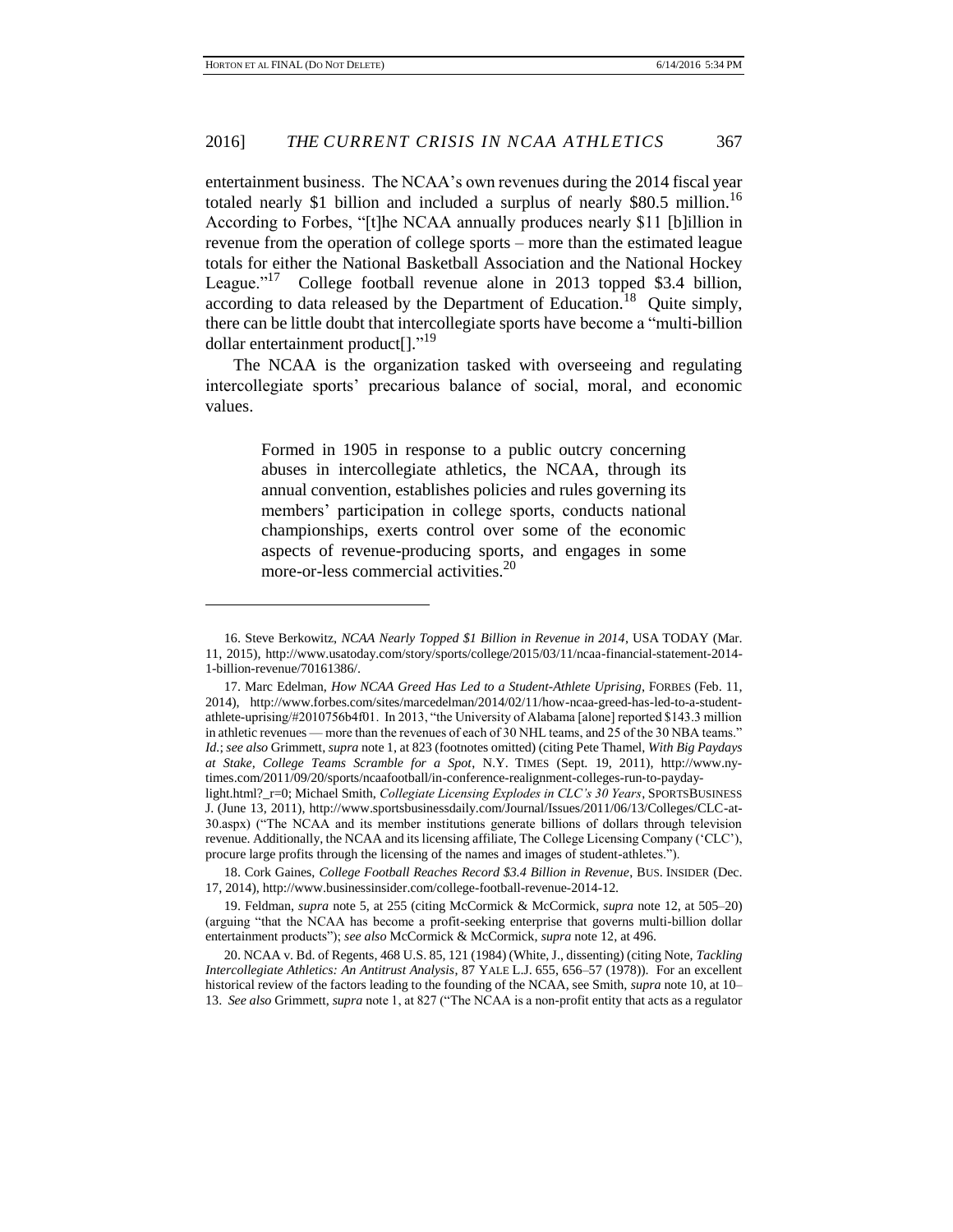Today, "[t]he NCAA has grown to include some 1,100 member schools, organized into three divisions: Division I, Division II, and Division III.<sup>721</sup>

Unfortunately, commercialization and the attendant problems of colleges seeking to gain unfair competitive advantages are deeply rooted in the history of intercollegiate athletics.<sup>22</sup> For example, by the late Nineteenth Century, Harvard's President, Charles Eliot, became so concerned about the impact of commercialization of intercollegiate athletics that he "charg[ed] that 'lofty gate receipts from college athletics had turned amateur contests into major commercial spectacles."<sup>23</sup> "Rising concerns regarding the need to control the excesses of intercollegiate athletics" led President Theodore Roosevelt to "call[] for a White House conference to review [intercollegiate] football rules."<sup>24</sup> A "combined effort on the part of educators and the White House eventually led to a concerted effort to reform intercollegiate football rules," which in turn led to the formation of the NCAA in 1905 (originally known as the Intercollegiate Athletic Association).<sup>25</sup>

Since the NCAA's inception in 1905, member schools have been forced to "wrestle[] with the same issues that we face today: the extreme pressure to win, which is compounded by the commercialization of sport, and the need for regulations and a regulatory body to ensure fairness and safety.<sup>"26</sup> As the

of amateur athletics and works closely with its member universities to promote excellence in athletics as well as academics.").

<sup>21.</sup> O'Bannon v. NCAA, 802 F.3d 1049, 1053 (9th Cir. 2015). The Ninth Circuit additionally noted that "Division I schools are those with the largest athletic programs—schools must sponsor at least fourteen varsity sports teams to qualify for Division I—and they provide the most financial aid to student athletes. Division I has about 350 members." *Id.*

<sup>22.</sup> For example, the famous Harvard–Yale rowing regatta, which dates back to 1852, was plagued in its earliest years by Harvard trying to gain an unfair competitive advantage through the use of an athlete not enrolled as a student at Harvard. *See* Smith, *supra* note 10, at 10–11; *see also* Rodney K. Smith, *The National Collegiate Athletic Association's Death Penalty: How Educators Punish Themselves and Others*, 62 IND. L.J. 985, 1057 (1987) (discussing the 1985 efforts "of the Presidents Commission and the NCAA to restore academic integrity to intercollegiate athletic programs").

<sup>23.</sup> Rodney K. Smith, *Little Ado About Something: Playing Games with the Reform of Big-Time Intercollegiate Athletics*, 20 CAP. U. L. REV. 567, 570 (1991) (quoting John S. Watterson, *Inventing Modern Football*, AM. HERITAGE, Sept.–Oct. 1988, at 105). Smith further notes, "The commercialization of intercollegiate athletics, including the payment of compensation to the best athletes, was well entrenched by the latter part of the nineteenth century." Smith, *supra* note 22, at 989.

<sup>24.</sup> Smith, *supra* note 10, at 12 (footnote omitted) (citing GEORGE W. SCHUBERT ET AL., SPORTS LAW 1 (1986); Smith, *supra* note 22, at 990).

<sup>25.</sup> *Id.* (footnote omitted) (citing Smith, *supra* note 22, at 991; SCHUBERT ET AL., *supra* note 24, at 2).

<sup>26.</sup> *Id.* (citing Smith, *supra* note 23, at 571). Smith adds that "the commercialization and propensity to seek unfair advantages existed virtually from the beginning of organized intercollegiate athletics in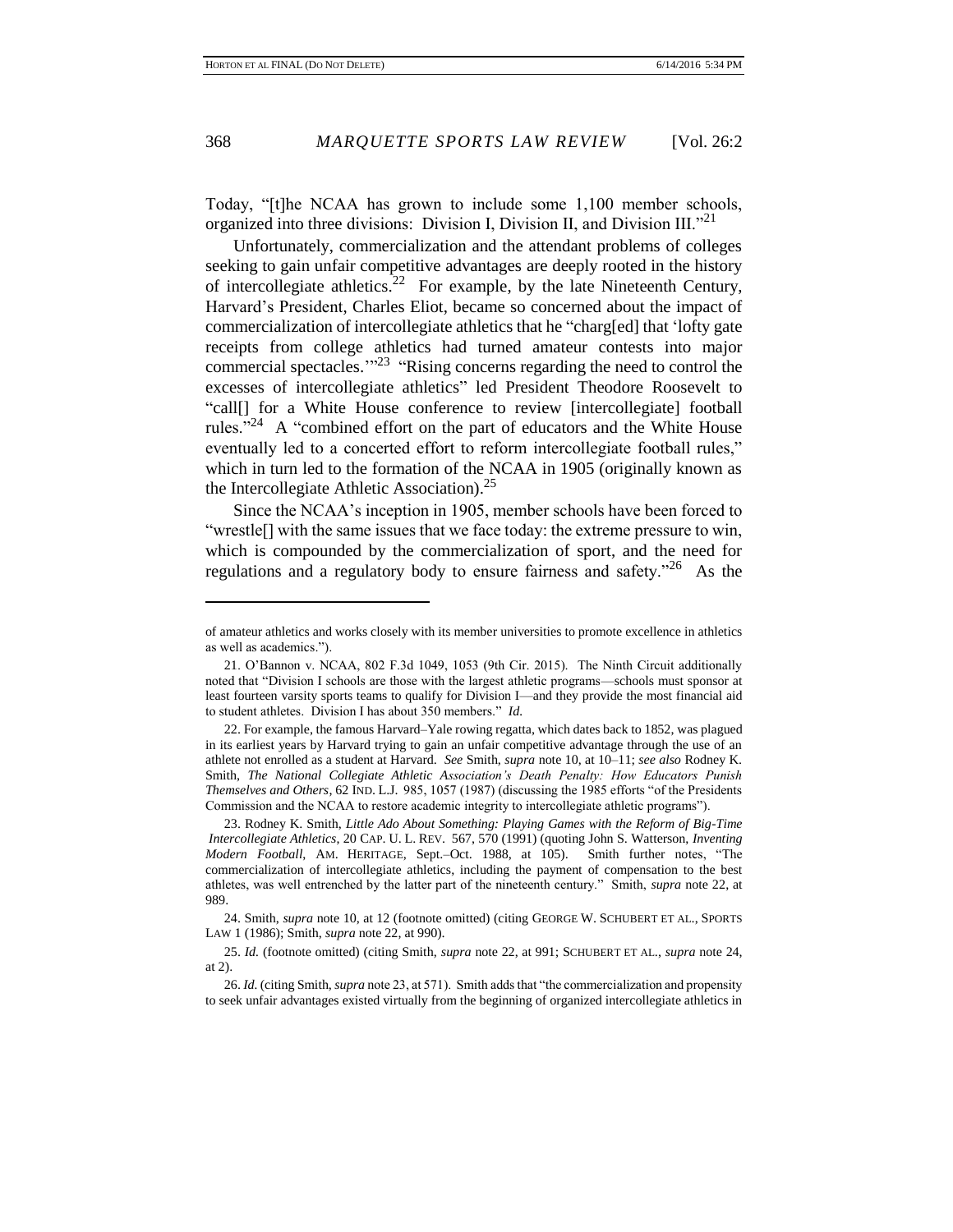popularity of intercollegiate athletics in the United States has grown, the NCAA has found itself trying to successfully balance a series of complex and conflicting social, moral, and economic goals and objectives. For example, in 1929, the Carnegie Foundation for the Advancement of Education issued a report noting the need to better control the increasing commercialization of intercollegiate sports through "[a] change of values." $27$  The Carnegie Report called for college presidents to reclaim the integrity and social morality of college athletics by minimizing their growing commercial and professional nature.<sup>28</sup>

Today, nearly nine decades after the Carnegie Report called for a fundamental change in intercollegiate sports' values, the NCAA finds itself again enmeshed in the vortex of a complex clash of values centered around the issue of fairly compensating student-athletes. As the revenues from intercollegiate sports, especially football and basketball, have mushroomed, the calls from student-athletes to share more equally in the financial bonanza have risen exponentially.<sup>29</sup> As noted by Arizona State University Professor Rodney

a change of values is needed in a field that is sodden with the commercial and the material and the vested interests that these forces have created. Commercialism in college athletics must be diminished and college sports must rise to a point where it is esteemed primarily and sincerely for the opportunities it affords to mature youth . . . to exercise at once the body and the mind and to foster habits [of] both bodily health and . . . high qualities of character . . . .

Smith, *supra* note 22, at 991 (alterations in original) (quoting GEORGE MASON UNIV. & THE AM. COUNCIL ON EDUC., ADMINISTRATION OF UNIVERSITY PROGRAMS: INTERNAL CONTROL AND EXCELLENCE 22 (1986)).

28. *See* Smith, *supra* note 10, at 13–14.

l

29. *See, e.g.*, McCormick & McCormick, *supra* note 3, at 74.

By creating and fostering the myth that football and men's basketball players at Division I universities are something other than employees, the NCAA and its member institutions obtain the astonishing pecuniary gain and related benefits of the athletes' talents, time, and energy–that is, their labor–while severely curtailing the costs associated with such labor.

the United States. The problem of cheating, which was no doubt compounded by the increasing commercialization of sport, was a matter of concern." *Id.* at 11; *see also* SAVAGE ET AL., *supra* note 5, at 128–29 ("[O]ur study of the recruiting and subsidizing of college athletes affords much direct evidence that college athletics can breed, and, in fact, have bred, among athletes, coaches, directors, and even in some instances among college administrative officers, equivocation and dishonesty, which actual participation has not removed or prevented.").

<sup>27.</sup> Smith, *supra* note 10, at 13 (quoting Smith, *supra* note 22, at 991). The Carnegie Foundation's report stated, in part,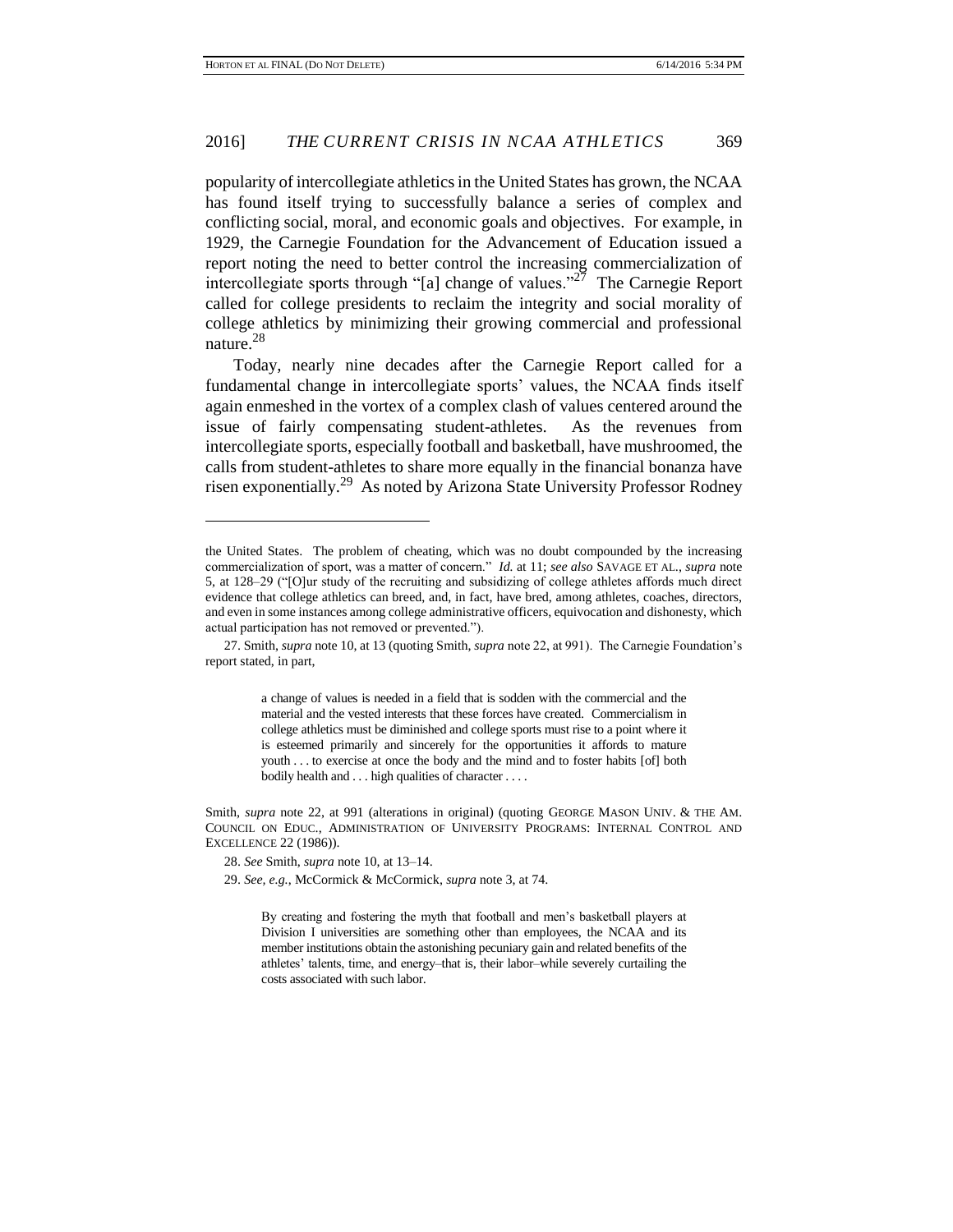K. Smith, "As the role of television and the revenue it brings to intercollegiate athletics has grown in magnitude, the desire for an increasing share of those dollars has become intense."<sup>30</sup>

Student-athletes' growing economic demands are butting up against many university faculty and educators' fears that a swelling tide of intercollegiate athletic commercialization may be threatening educational institutions' academic values. $31$  In response to such concerns, the NCAA has sought to introduce and implement processes and procedures designed "to enhance academic integrity and revitalize the role of faculty and students in overseeing intercollegiate athletics."<sup>32</sup> For example, the NCAA introduced a certification process designed to ensure that prospective student-athletes meet minimum academic standards to compete.<sup>33</sup>

Another fast-growing set of fundamental social values the NCAA must balance against its members' economic interests arises from "Title IX, with its call for gender equity in intercollegiate athletics."<sup>34</sup> Because women's sports programs generally do not produce enough revenue to cover their costs, an "increase in net expenses has placed significant [economic] pressure on intercollegiate athletic programs.<sup>35</sup> Such economic and financial pressures

 An example of an academic report that must be conducted by member institutions is the Academic Progress Rate (APR). An APR report is a calculation of an institution's success in retention, eligibility, and graduation of student-athletes for their individual sports. If institutions fail to submit an APR report, the individual athletes and team are precluded from competing in any postseason competition. In addition, schools that do not reach the minimum APR, as set forth by the NCAA, are also excluded from postseason competition. *See* NCAA MANUAL, *supra* note 8, art 14.02.1. The profound implications of such rules are shown by the punishments administered to the University of Connecticut 2012 national champion men's basketball team. The returning NCAA national champions for the 2011–2012 basketball season did not meet the minimum APR score and were ineligible for postseason competition for the 2012–2013 basketball season. *See* Andy Katz, *UConn Loses Final Appeal*, CSNBBS, http://cincinnati.csnbbs.com/thread-564615-post-7769517.html#pid7769517 (last updated Apr. 6, 2012).

34. Smith, *supra* note 10, at 19–20 (citing Rodney K. Smith, *When Ignorance Is Not Bliss: In Search of Racial and Gender Equity in Intercollegiate Athletics*, 61 MO. L. REV. 329, 367 (1996)).

35. *Id.* at 20. In all fairness, it should be noted that most men's NCAA sports do not generate

*Id. See also* Grimmett, *supra* note 1, at 860 (arguing that "[t]he NCAA and its member institutions should reward athletes for their accomplishments while maintaining its foundational principles"); Sherman J. Clark, Response, *College Sports and the Antitrust Analysis of Mystique*, 71 WASH. & LEE L. REV. ONLINE 215, 229 (2015) (arguing that allowing student-athletes to sign endorsement deals "would solve some of the fairness and exploitation problems").

<sup>30.</sup> Smith, *supra* note 10, at 19.

<sup>31.</sup> *See id.* at 16–17.

<sup>32.</sup> *Id.* at 21 (citing Smith, *supra* note 22, at 1058).

<sup>33.</sup> *Id.* Under this certification process, NCAA schools must conduct in-depth self-studies covering such areas as "Governance and Rules Compliance, Academic Integrity, Fiscal Integrity, and a Commitment to Equity. This process helps institutions focus on academic values and related issues." *Id.* (footnote omitted) (citing Smith, *supra* note 23, at 573–74, 576).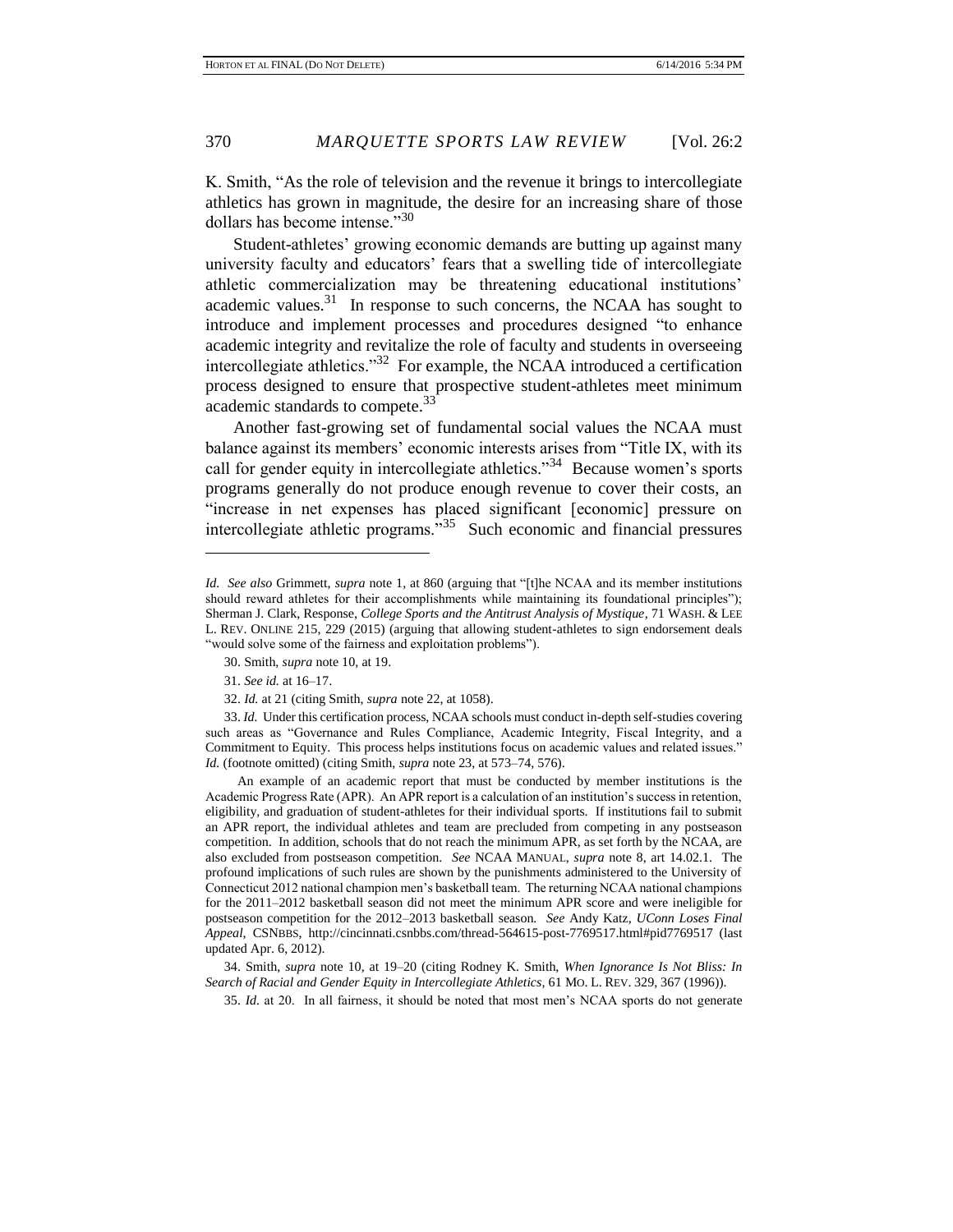have led many schools to seek to increase their revenue from such popular sports as football, basketball, and increasingly, baseball. Further exacerbating such economic worries are concerns that "most of the revenue producing male sports are made up predominately of male student-athletes of color.<sup>"36</sup> This raises additional social issues of racial fairness and equity that must be balanced by the NCAA in setting and implementing its regulatory policies.  $37$ 

Against this complex backdrop of competing and conflicting values and issues, the NCAA has sought to protect the long-revered traditions of amateurism, fairness, and sportsmanship in intercollegiate sports.<sup>38</sup> Attempting to maintain NCAA student-athletes' amateurism, NCAA Bylaw 12.1.2 requires that NCAA student-athletes must initially qualify as amateurs and then maintain their qualifications throughout the course of their intercollegiate careers.<sup>39</sup> The NCAA's Bylaws are at the center of the current

37. *See, e.g.*, Daniel E. Lazaroff, *The NCAA in Its Second Century: Defender of Amateurism or Antitrust Recidivist?*, 86 OR. L. REV. 329, 370 (2007). Lazaroff observes that

> if Congress chose to provide relief only for revenue-generating sports like major men's football and basketball (and perhaps women's basketball), clear conflict with Title IX would arise. Congress would have to consider and balance the political, social, and economic costs and benefits of creating any limited exceptions to Title IX's rigorous requirements.

### *Id.*

 $\overline{\phantom{a}}$ 

38. *See, e.g.*, NCAA v. Bd. of Regents, 468 U.S. 85, 134–35 (1984) (White, J., dissenting). 39. NCAA Bylaw 12.1.2 states (with certain express exceptions for men's ice hockey and skiing)

An individual loses amateur status and thus shall not be eligible for intercollegiate competition in a particular sport if the individual:

(a) Uses his or her athletics skill (directly or indirectly) for pay in any form in that sport;

(b) Accepts a promise of pay even if such pay is to be received following completion of intercollegiate athletics participation;

(c) Signs a contract or commitment of any kind to play professional athletics, regardless of its legal enforceability or any consideration received, except as permitted in Bylaw 12.2.5.1; . . .

(d) Receives, directly or indirectly, a salary, reimbursement of expenses or any other form of financial assistance from a professional sports organization based on athletics skill or participation, except as permitted by NCAA rules and

enough revenues to cover their costs. *See* Glenn M. Wong et al., *NCAA Division I Athletic Directors: An Analysis of the Responsibilities, Qualifications and Characteristics*, 22 JEFFREY S. MOORAD SPORTS L.J. 1, 11 (2015) (noting "that FCS and non-football Division I [athletic] programs are not intended to be, and likely cannot be, self-sustaining. . . . Instead, FCS and Division I schools without football rely heavily on allocated revenues from the university and other sources to operate the athletic department").

<sup>36.</sup> Smith, *supra* note 10, at 20 (citing Smith, *supra* note 34, at 367).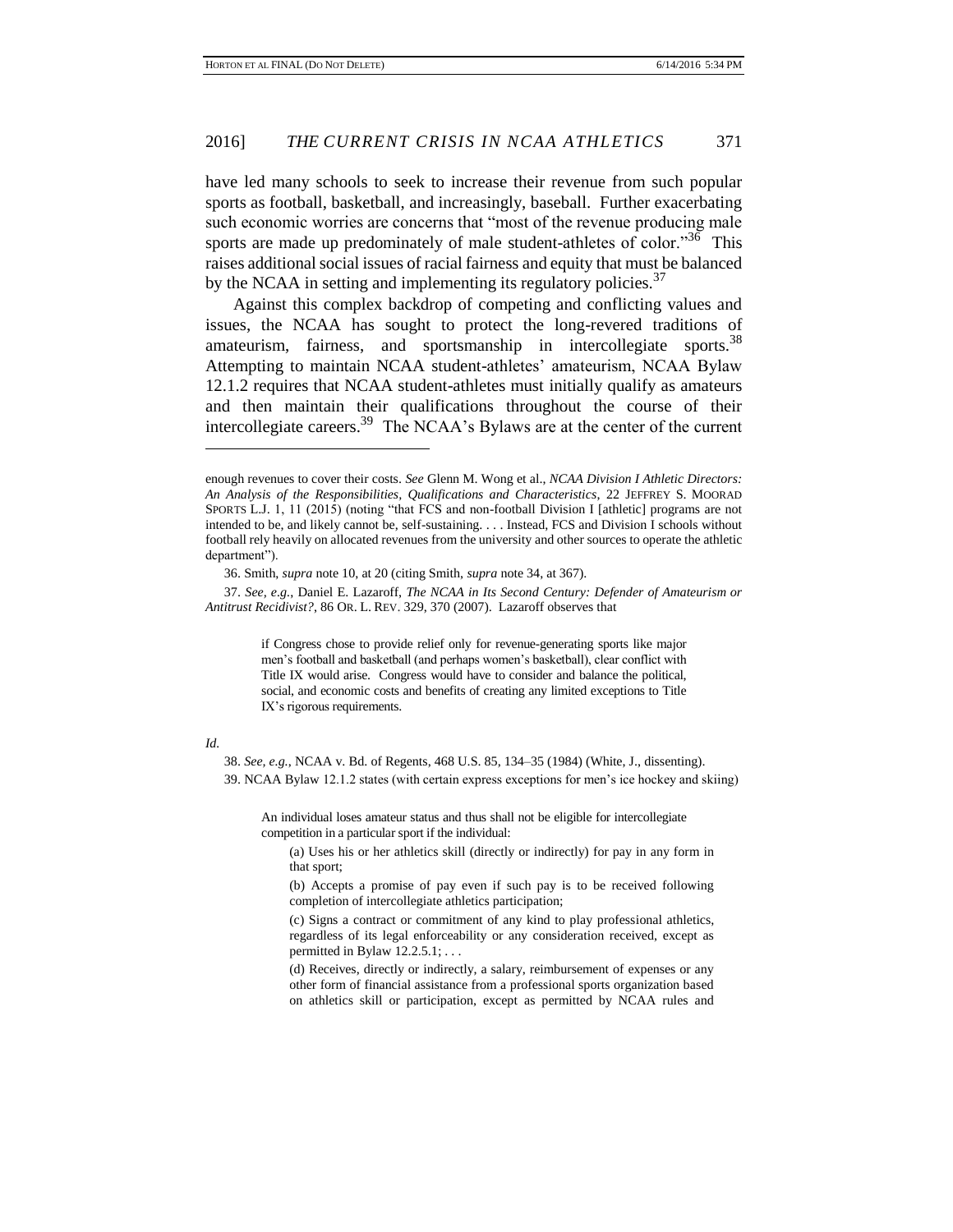intense debate between legal scholars, academics, business professionals, and intercollegiate sports fans as to whether NCAA student-athletes playing sports that generate substantial revenues, such as football and basketball, should receive compensation and remuneration above and beyond their athletic scholarships. $^{40}$  At its heart, the current debate presents profound and complex conflicts of interests and values that are not easily balanced. For example, how can the NCAA protect the revered tradition of amateur student intercollegiate athletics while maximizing the economic revenues of its member institutions? How can the NCAA emphasize its institutions' academic goals when the revenues from sports are needed by the institutions to further those academic goals? How does promoting a multi-billion dollar entertainment business comport with such goals as equity, fairness, and opportunity in student athletics?

It would seem that balancing such complex and competing values would be a job, at least in the first instance, for democratically elected legislatures working with experts, rather than the courts.<sup>41</sup> Unfortunately, Congress essentially has sat by and refused to intervene or act, leaving such issues to be addressed on an ad hoc and balkanized basis by the NCAA and its member institutions and, increasingly, to the courts in ongoing antitrust and labor and employment law cases. As discussed below, inconsistent and intellectually dishonest rule of reason decisions by the courts have created "wildly diverse and incoherent application of the Sherman Act to the NCAA's student-athlete restrictions."<sup>42</sup> The result is uncertain and inconsistent rules that do not reflect

(f) After initial full-time collegiate enrollment, enters into a professional draft . . . ; or

(g) Enters into an agreement with an agent. . . .

#### NCAA MANUAL, *supra* note 8, art 12.1.2.

40. *See, e.g.*, Darren Heitner, *National Letter of Indenture: Why College Athletes Are Similar to Indentured Servants of Colonial Times*, FORBES (July 25, 2012), http://www.forbes.com/sites/darrenheitner/2012/07/25/national-letter-of-indenture-why-college-athletes-are-similar-to-indentured-servants-of-colonial-times/; Mark Emmert, *Paying College Athletes Is a Terrible Idea*, WALL STREET J. (Jan. 11, 2012), http://www.wsj.com/articles/SB10001424052970204257504577151212467142838.

41. *See, e.g.*, Stephen F. Ross & Wayne S. DeSarbo, *A Rapid Reaction to* O'Bannon*: The Need for Analytics in Applying the Sherman Act to Overly Restrictive Joint Venture Schemes*, 119 PENN. ST. L. REV. PENN STATIM 43, 52–54 (2015) (calling for better economic conjoint analyses in determining compensation limits for intercollegiate athletes).

42. Feldman, *supra* note 5, at 258.

regulations;

<sup>(</sup>e) Competes on any professional athletics team per Bylaw 12.02.8, even if no pay or remuneration for expenses was received, except as permitted in Bylaw  $12.2.3.2.1; \ldots$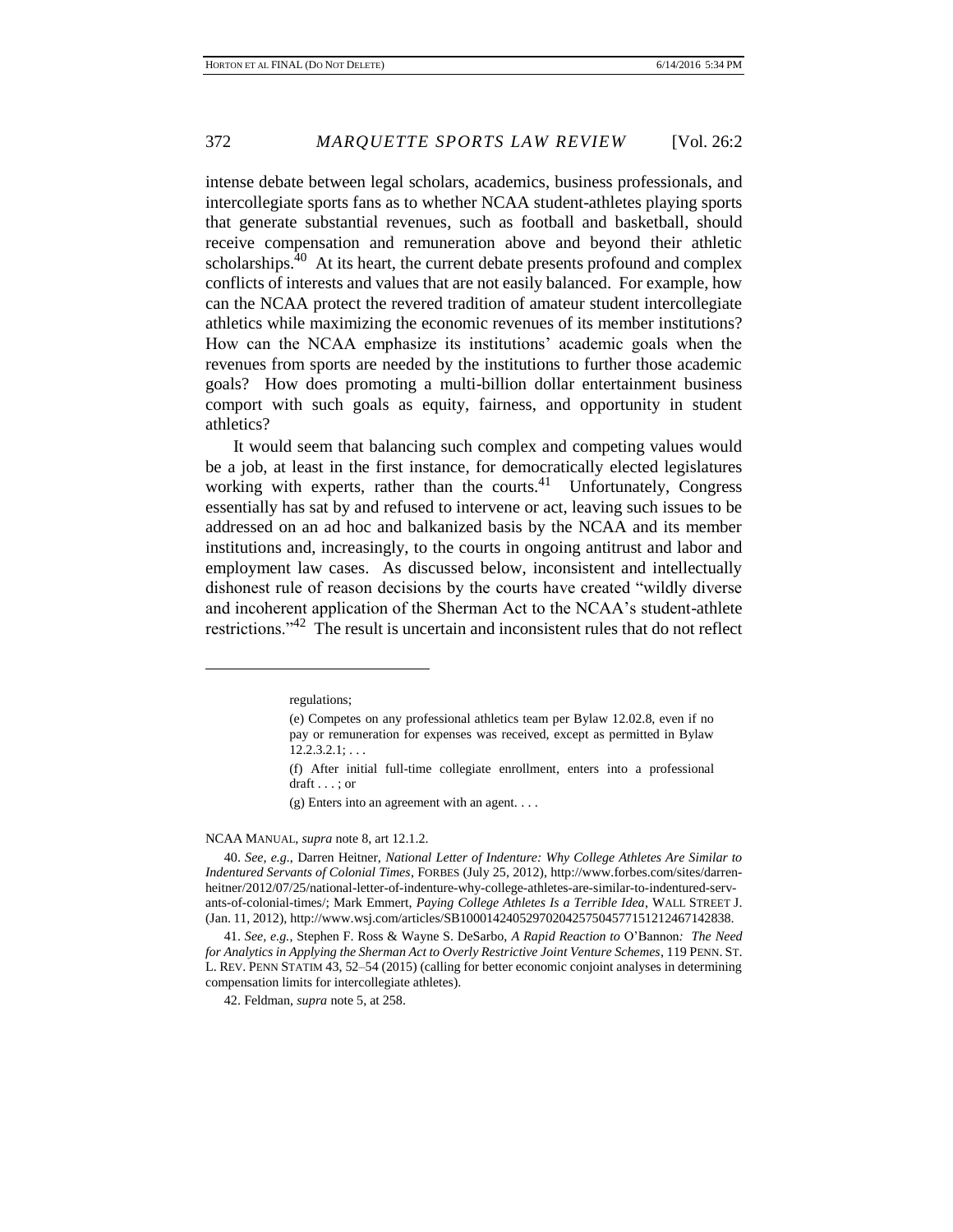a careful or meaningful balancing of the social, moral, and economic values and issues facing the NCAA and its member institutions.

### III. THE HISTORY OF ANTITRUST AND EMPLOYMENT LITIGATION INVOLVING THE NCAA

The history of antitrust and employment litigation seeking to balance the NCAA and its member institutions' conflicting social, moral, and economic values can be traced to the 1950s, when the NCAA first began seeking to exercise strong controls over its member institutions and their student-athletes. $43$  As "the NCAA's enforcement capacity increased annually" in the 1950s and 1960s, $44$  the NCAA began to find itself in legal disputes and litigation, seeking to define the limits of its power and authority over its member institutions and their student-athletes.

### *A. Relevant NCAA Antitrust and Employment Law Cases*

### 1. *University of Denver v. Nemeth*<sup>45</sup>

One of the earliest cases addressing the issue of the status and rights of student-athletes occurred in 1953, after a University of Denver student-athlete was accidentally injured during a football practice held on the university's property.<sup>46</sup> The student, Ernest Nemeth, who worked part-time and played football for the university in exchange for housing and additional compensation, sought workmen's compensation arguing that he was an employee of the university.<sup>47</sup> Ultimately, the Supreme Court of Colorado agreed with Mr. Nemeth's position that he was an employee of the University of Denver and ruled that the university was obligated to provide compensation to him for his football injuries.<sup>48</sup>

44. *Id.* at 15. 45. 257 P.2d 423 (Colo. 1953). 46. *Id.* at 424. 47. *Id.* at 424–25. 48. *Id.* at 425–30. The Colorado Supreme Court explained,

 $\overline{a}$ 

Higher education in this day is a business, and a big one. . . . A student employed by the University to discharge certain duties, not a part of his education program, is no different than the employee who is taking no course of instruction so far as the Workmen's Compensation Act is concerned.

<sup>43.</sup> *See, e.g.*, Smith, *supra* note 10, at 15 ("Thus, in 1951, the NCAA began to exercise more earnestly the authority which it had been given by its members.").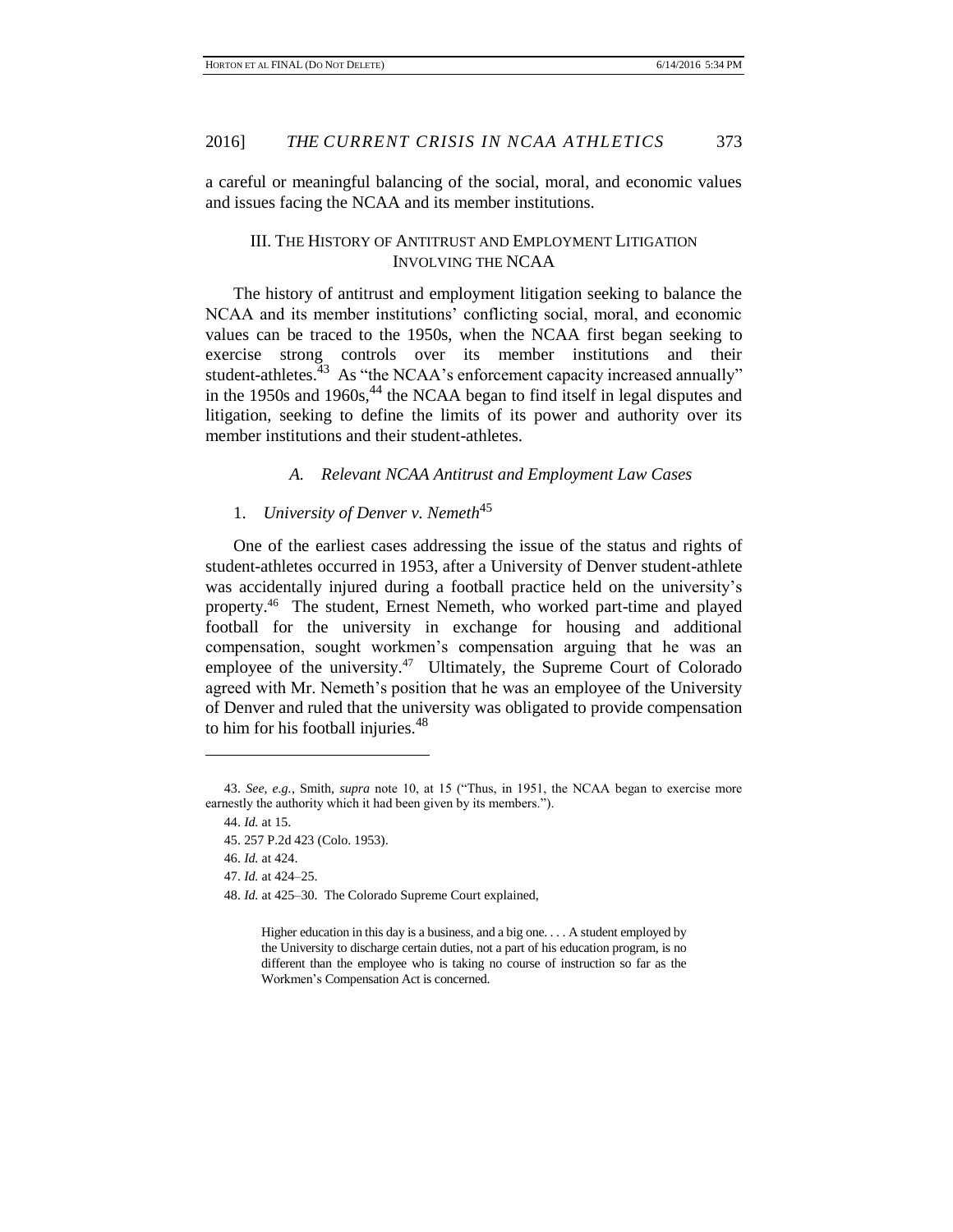The *Nemeth* decision set off a firestorm of alarms within the NCAA and its member institutions, which catalyzed them to coin the term "student-athlete" hoping to emphasize athletes' status as students, rather than as commercial employees, and potentially professional athletes.<sup>49</sup> The NCAA's then-Executive Director Walter Byers explained that the term student-athlete was crafted to stanch any ideas that NCAA athletes could be considered professional athletes or employees.<sup>50</sup>

### 2*. NCAA v. Board of Regents of the University of Oklahoma*<sup>51</sup>

As televised sports increased in popularity during the 1980s and huge amounts of money began to pour into the NCAA, the NCAA found its status as the neutral and non-commercial protector of a revered tradition of amateur intercollegiate sports open to attack. The seminal 1984 antitrust case of *Board of Regents* involved an attack under section 1 of the Sherman Act<sup>52</sup> against the strict limits imposed by the NCAA on the number of football games that could be televised by its member schools.<sup>53</sup> From the outset, the Court wrestled with the question of how best to characterize the NCAA's program of self-regulation.<sup>54</sup> Justice White and Justice Rehnquist argued in dissent that "the essentially noneconomic nature of the NCAA's program of self-regulation<sup>355</sup> and "[t]he legitimate noneconomic goals of colleges and universities" should exempt the NCAA's regulations from the Sherman Act.<sup>56</sup> Justice White lauded the schools' and NCAA's "noneconomic values like the promotion of amateurism and fundamental education objectives,"<sup>57</sup> and noted that the NCAA's "plan foster[ed] the goal of amateurism by spreading revenues among various schools and reducing the financial incentives toward

*Id.* at 425–26.

<sup>49.</sup> *See* McCormick & McCormick, *supra* note 3, at 83–84 ("The NCAA adopted and mandated the term 'student-athlete' purposely to buttress the notion that such individuals should be considered students rather than employees.").

<sup>50.</sup> *See* BYERS, *supra* note 15, at 69–70. Mr. Byers explained, "That threat was the dreaded notion that NCAA athletes could be identified as *employees* . . . . We [therefore] crafted the term *student-athlete*, and soon it was embedded in all NCAA rules and interpretations as a mandated substitute for such words as players and athletes." *Id*. at 69.

<sup>51. 468</sup> U.S. 85 (1984).

<sup>52. 15</sup> U.S.C. § 1 (2016).

<sup>53.</sup> *Bd. of Regents*, 468 U.S. 85, 88, 94.

<sup>54.</sup> *See generally id.*

<sup>55.</sup> *Id.* at 133 (White, J., dissenting).

<sup>56.</sup> *Id.* at 134.

<sup>57.</sup> *Id.*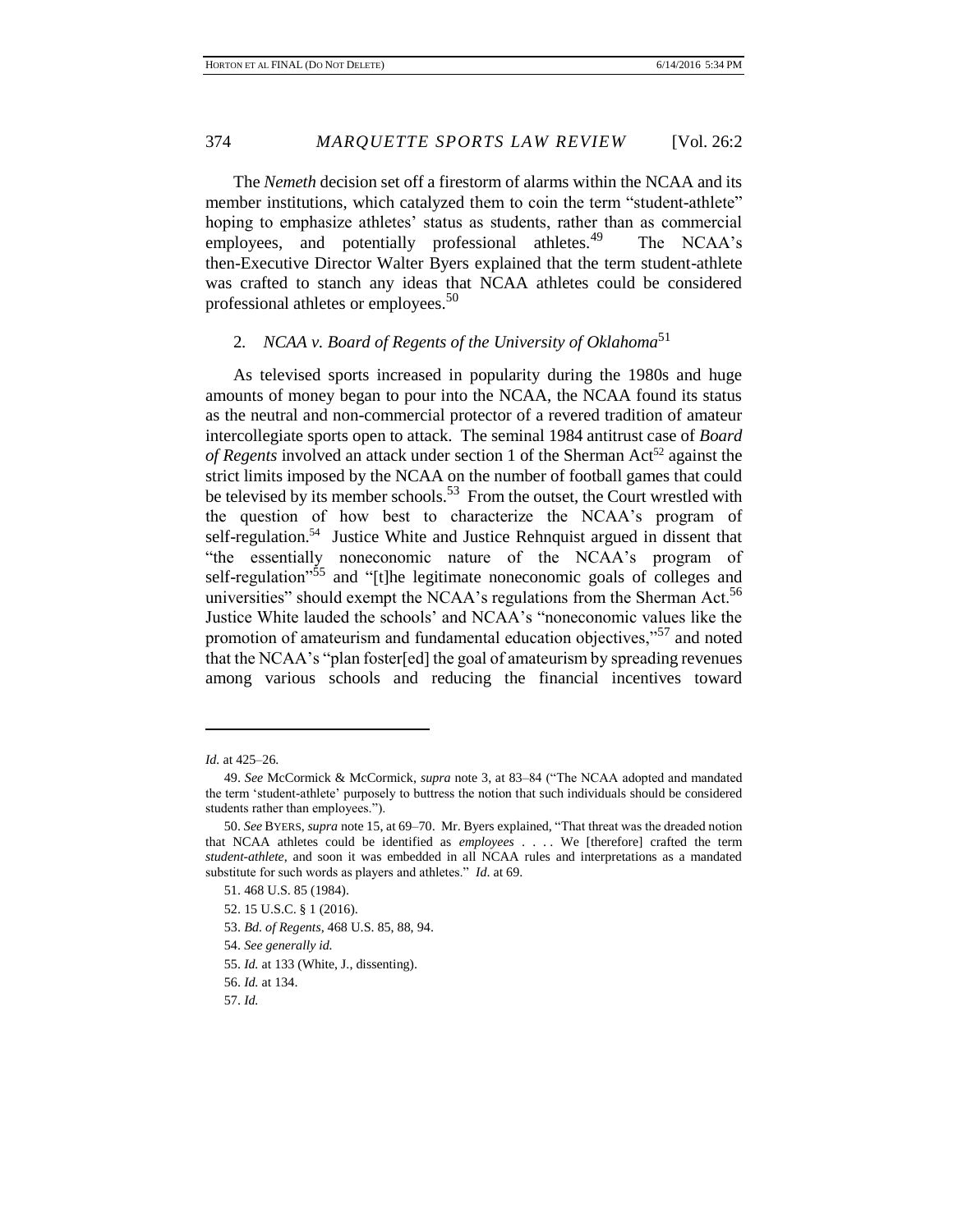professionalism."<sup>58</sup>

Unlike the dissenting Justices, the majority started with the premise that the NCAA's challenged practices constituted an unreasonable restraint of trade under section 1 of the Sherman Act.<sup>59</sup> Nevertheless, the Court's majority decided to analyze the restraints under the rule of reason, as opposed to a per se analysis, because the case "involve[d] an industry in which horizontal restraints on competition are essential if the product is to be available at all."<sup>60</sup> On the one hand, the Court praised the NCAA "as the guardian of an important American tradition"<sup>61</sup> and noted that "the NCAA plays a vital role in enabling college football to preserve its character, and as a result enables a product to be marketed which might otherwise be unavailable."<sup>62</sup> On the other hand, the Court found "that by curtailing output and blunting the ability of member institutions to respond to consumer preference, the NCAA ha[d] restricted rather than enhanced the place of intercollegiate athletics in the Nation's life."<sup>63</sup> The Court, therefore, ruled that the NCAA's restraints violated section 1 of the Sherman Act.<sup>64</sup>

Although the Court ruled that the NCAA and its member institutions were not exempt from the antitrust laws, it ultimately provided no clear guidance as

60. *Id.* at 101.

l

Moreover, the NCAA seeks to market a particular brand of football—college football. The identification of this "product" with an academic tradition differentiates college football from and makes it more popular than professional sports to which it might otherwise be comparable, such as, for example, minor league baseball. In order to preserve the character and quality of the "product," athletes must not be paid, must be required to attend class, and the like. And the integrity of the "product" cannot be preserved except by mutual agreement; if an institution adopted such restrictions unilaterally, its effectiveness as a competitor on the playing field might soon be destroyed.

*Id.* at 101–02.

63. *Id.* at 120. 64. *Id.*

<sup>58.</sup> *Id.* at 135. Justice White further urged "that associations of nonprofit educational institutions [should not have to] defend their self-regulatory restraints solely in terms of their competitive impact, without regard for the legitimate noneconomic values they promote." *Id.* It is interesting to note that Justice White previously was an All-American halfback for the University of Colorado football team, as well as a member of its baseball and basketball teams. He ultimately went on to play in the NFL and led the league in rushing in both 1938 and 1940. At one point, he was the NFL's highest paid player, earning over \$15,000 per year.

<sup>59.</sup> *See id.* at 98–100 (majority opinion).

<sup>61.</sup> *Id.* at 101 n.23.

<sup>62.</sup> *Id.* at 102. The Court's majority added,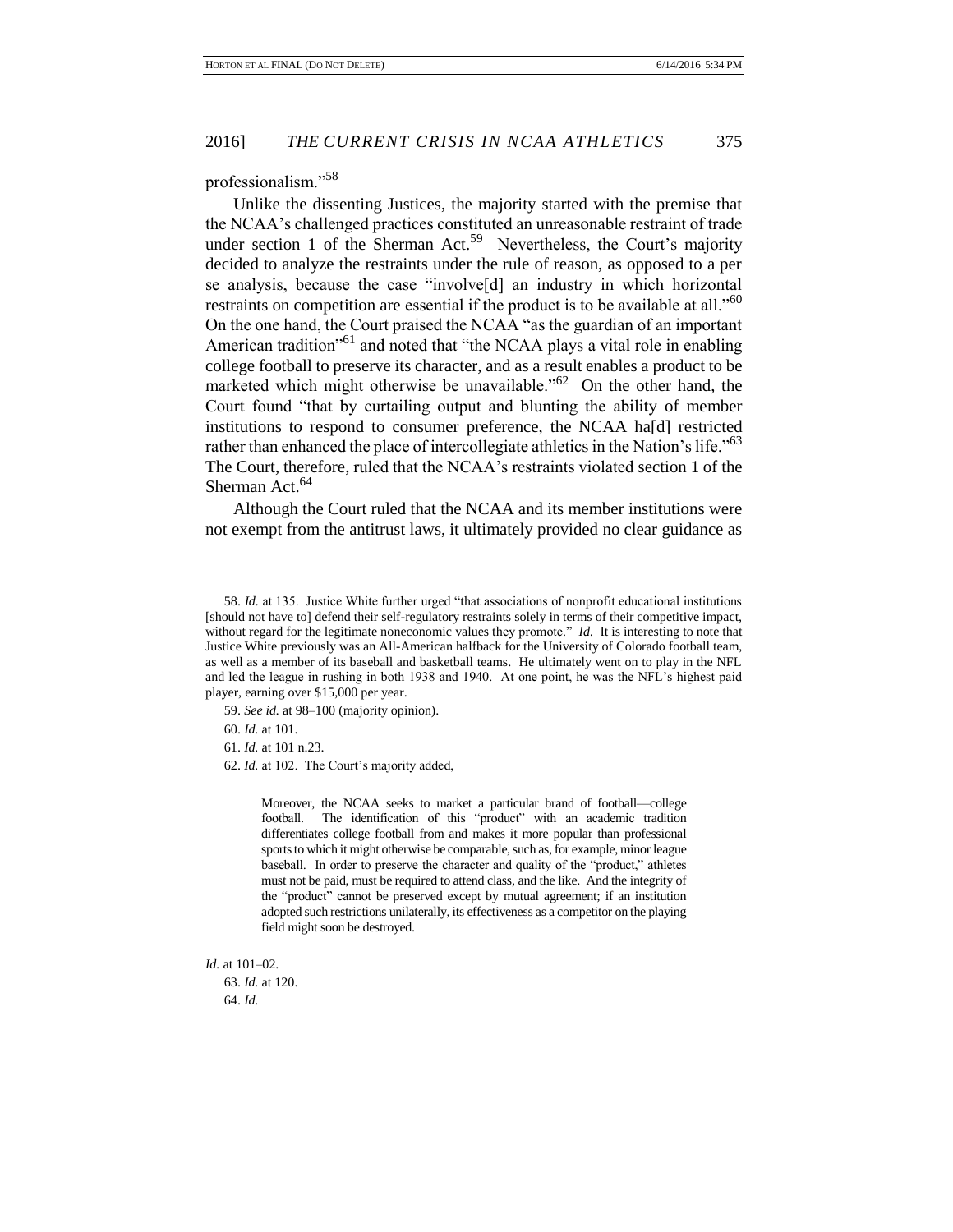how best to characterize and balance the NCAA's conflicting missions and competing values. The Court left open the long-term issue of how to promote educational institutions' revenue-enhancing commercial needs without overshadowing their social and moral educational missions.<sup>65</sup> Unfortunately, subsequent antitrust and employment law cases involving the NCAA and the rights of its member institutions and their student-athletes have done little to resolve this value-laden dilemma or to clear up the ongoing and increasing confusion surrounding student-athletes' eligibility and compensation.

3. *McCormack v. NCAA*<sup>66</sup>

Since *NCAA v. Board of Regents*, the courts generally have tried to balance the conflicting values and objectives of the NCAA and its member institutions by seeking to characterize NCAA rules, regulations, and enforcement activities as either commercial or non-commercial in nature.<sup>67</sup> For example, just four years after the Supreme Court struck down the NCAA's college football television restrictions, the Fifth Circuit upheld the dismissal of an antitrust complaint filed by Southern Methodist University (SMU) football players, cheerleaders, and alumni "contending that the NCAA violated the antitrust and civil rights laws by promulgating and enforcing rules restricting the benefits that may be awarded student athletes."<sup>68</sup> As background, by the mid-1980s, SMU built its football program from a perennial doormat into a national power. Following up on reported misconduct, the NCAA began investigating the SMU program. "The NCAA found that [SMU] had violated its rules[, which] limit[ed the amount of] compensation [available] . . . to scholarships with limited financial benefits." 69 Further, it was determined that SMU officials learned about the payments in the  $1980s$ .<sup>70</sup> Due to these findings, the NCAA cancelled SMU's 1987 football season.<sup>71</sup> Additionally, the NCAA also imposed harsh penalties on future seasons.<sup>72</sup>

<sup>65.</sup> *See id.* at 102. Justice White cogently noted that each of the NCAA's "regulations represents a desirable and legitimate attempt 'to keep university athletics from becoming professionalized to the extent that profit making objectives would overshadow educational objectives.'" *Id.* at 123 (White, J., dissenting) (quoting Kupec v. Atl. Coast Conference, 399 F. Supp. 1377, 1380 (M.D.N.C. 1975)).

<sup>66. 845</sup> F.2d 1338 (5th Cir. 1988).

<sup>67.</sup> *See, e.g.*, ABA SECTION OF ANTITRUST LAW, SPORTS AND ANTITRUST LAW 17–28 (2014). 68. *McCormack*, 845 F.2d at 1340.

<sup>69.</sup> *Id.*

<sup>70.</sup> *Id.* 

<sup>71.</sup> *Id.*

<sup>72.</sup> *Id.* The cancellation of the 1987 season and the additional penalties placed on the program has now come to be known as the "death penalty." SMU was the first and only team to receive the death penalty.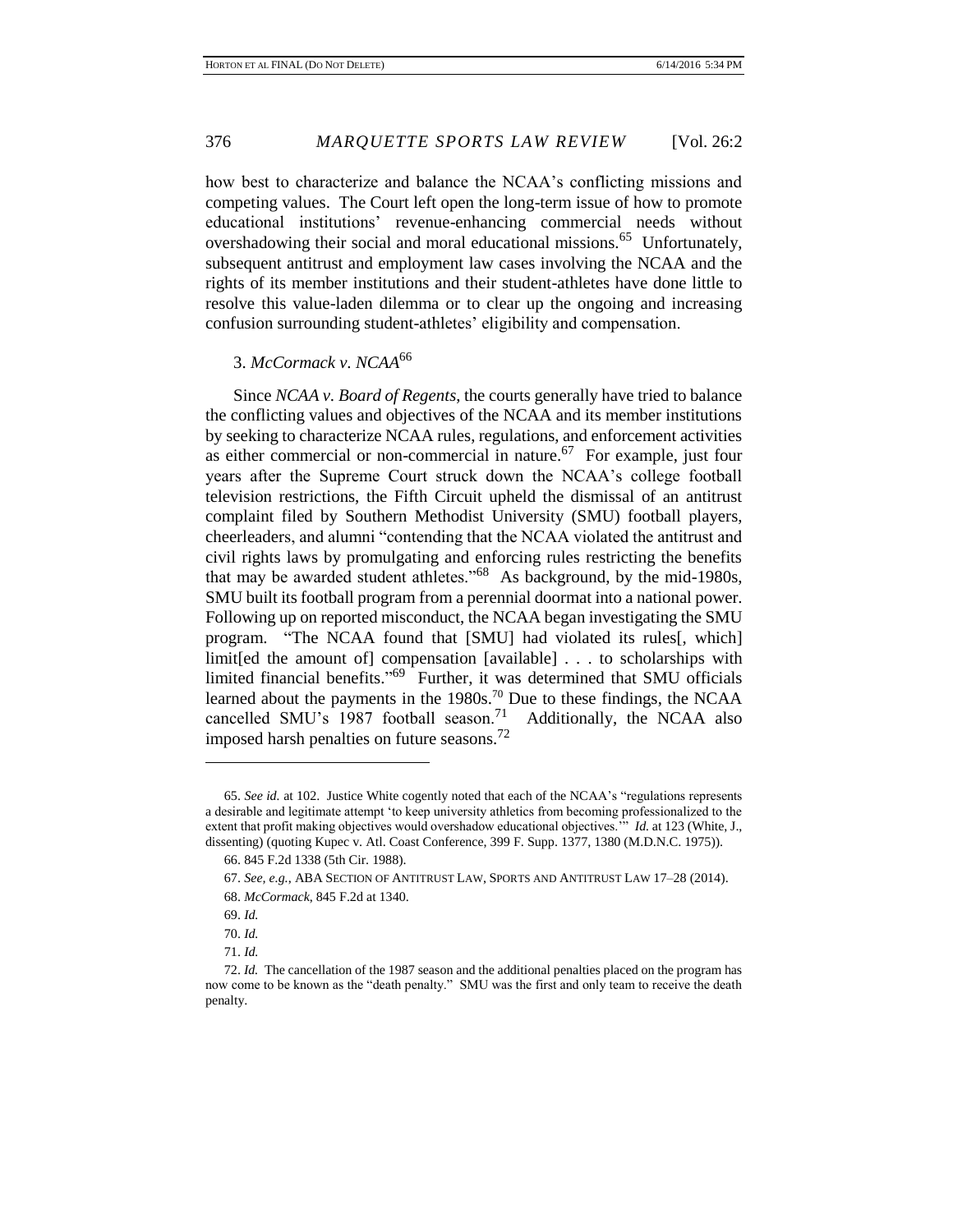Pointing to *Board of Regents*, the Fifth Circuit ruled "that the NCAA's eligibility rules [were] reasonable and that the plaintiffs [had] failed to allege any facts to the contrary."<sup>73</sup> Although the Fifth Circuit sought to dodge the commercial versus non-commercial debate, it ultimately ruled that the NCAA's rules were a reasonable response "in the face of commercializing pressures."<sup>74</sup>

### 4. Subsequent Antitrust Cases

Since the 1980s, the courts have continued to struggle with questions about how best to characterize the NCAA's rules, regulations, and enforcement activities. In a number of instances, the courts have upheld the NCAA's rules as non-commercial restraints. For example, in *Smith v. NCAA*, <sup>75</sup> the Third Circuit rebuffed a prospective athlete's challenge to an NCAA Bylaw prohibiting graduate students from participating in NCAA sports at an institution other than his or her undergraduate alma mater.<sup>76</sup> Upholding the dismissal of plaintiff Renee Smith's antitrust claim under section 1 of the Sherman Act, the Third Circuit ruled that the NCAA's Bylaw was not a commercial restraint.<sup>77</sup>

Following *Smith*, a United States district court in New Jersey upheld the NCAA Clearinghouse process used to determine incoming freshmen's eligibility to participate in NCAA intercollegiate athletics.<sup>78</sup> The court ruled that the NCAA's eligibility rules were not truly commercial in nature.<sup>79</sup> Similarly, the Sixth Circuit characterized various NCAA recruiting rules as "noncommercial restraints" beyond the reach of the Sherman Act in rejecting a fired University of Kentucky recruiting coordinator and assistant football

<sup>73.</sup> *Id.* at 1343. The court noted the NCAA's arguments that its "eligibility rules ha[d] purely or primarily noncommercial objectives" and found "some support in the caselaw" for that argument. *Id.* The court stated, however, that it need not address the argument because "the NCAA markets college football as a product distinct from professional football. The eligibility rules create the product and allow its survival in the face of commercializing pressures. The goal of the NCAA is to integrate athletics with academics. Its requirements reasonably further this goal." *Id.* at 1344–45 (citing NCAA v. Bd. of Regents, 468 U.S. 85, 102 (1984); Note, *Antitrust and Nonprofit Entities*, 94 HARV. L. REV. 802, 817–18 (1981); *Tackling Intercollegiate Athletics: An Antitrust Analysis*, *supra* note 20, at 676).

<sup>74.</sup> *Id.* at 1345 (citing *Bd. of Regents*, 468 U.S. at 102; *Antitrust and Nonprofit Entities*, *supra* note 73; *Tackling Intercollegiate Athletics: An Antitrust Analysis*, *supra* note 20, at 676).

<sup>75. 139</sup> F.3d 180 (3d Cir. 1998), *vacated on other grounds*, 525 U.S. 459 (1999).

<sup>76.</sup> *Id.* at 187.

<sup>77.</sup> *Id.* The Third Circuit ruled that the Bylaw protected "undergraduates from foregoing participation in athletic programs . . . to preserve eligibility on a postbaccalaureate basis at another institution." *Id.*

<sup>78.</sup> Bowers v. NCAA, 9 F. Supp. 2d 460, 465–66 (D.N.J. 1998). 79. *Id.* at 497.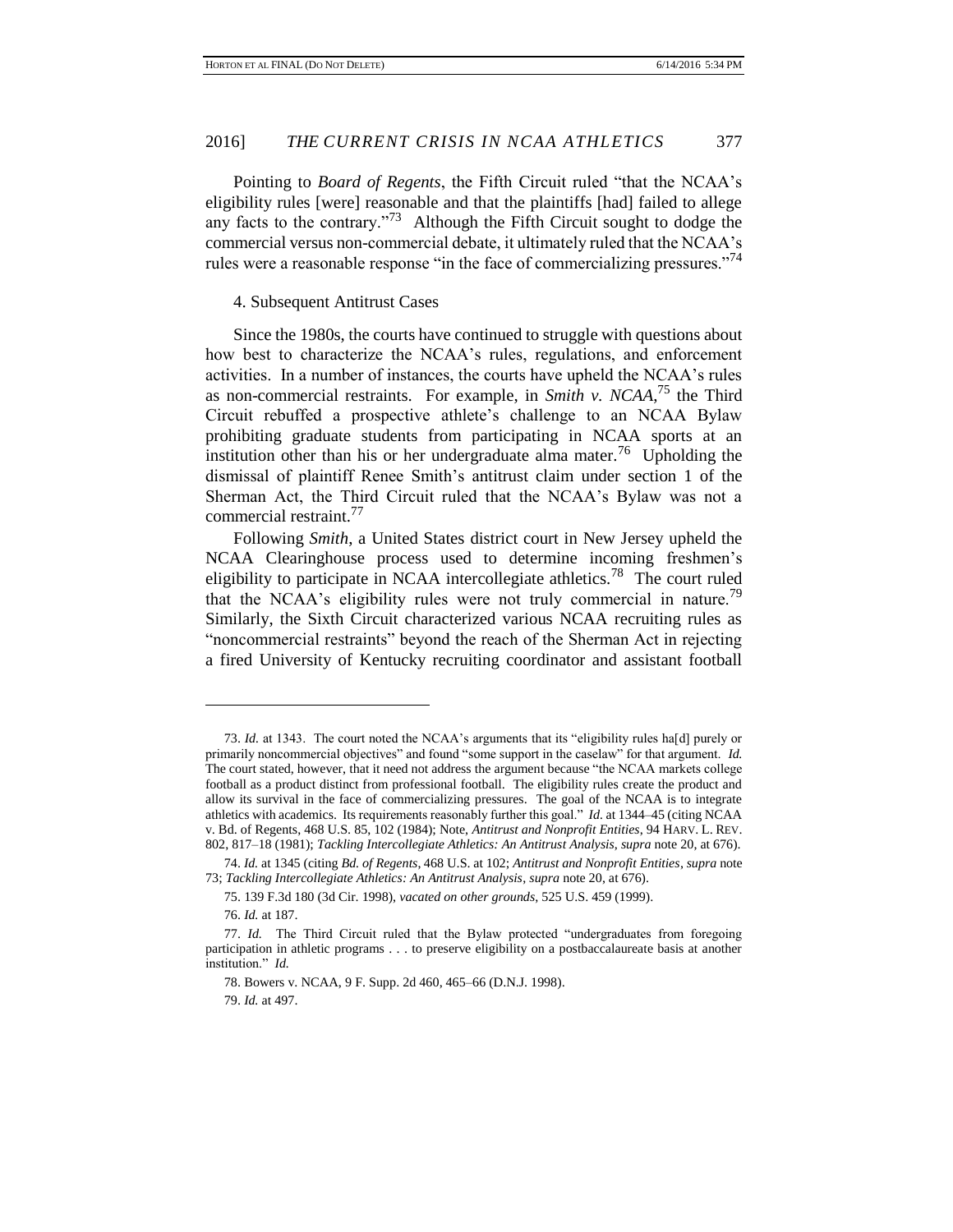coach's conspiracy claims under section 1 of the Sherman Act. $80$  Other courts followed similar reasoning in rejecting antitrust claims against the NCAA.<sup>81</sup>

Other courts, however, have found various NCAA activities to be commercial in nature. For example, just four years before its ruling in *Bassett*, the Sixth Circuit ruled that an NCAA restraint limiting the number of pre-season tournaments NCAA college basketball teams could participate in was commercial in nature.<sup>82</sup>

Similarly, in 2012, the Seventh Circuit ruled that "the transactions between NCAA schools and student-athletes are, to some degree, commercial in nature, and therefore take place in a relevant market with respect to the Sherman Act."<sup>83</sup> It is important to note, however, that the Seventh Circuit ultimately affirmed the district court's holding on the grounds that the plaintiffs failed to allege sufficient facts to support the potential finding of a legally cognizable relevant antitrust market.<sup>84</sup>

In determining whether NCAA student-athletes participate in a commercial market, a few courts have been receptive to such reasoning. For example, a United States district court in Washington rejected a motion to dismiss an antitrust case in 2005, challenging the number of grant-in-aid football scholarships that NCAA schools could award.<sup>85</sup> The court found that the

82. Worldwide Basketball & Sport Tours, Inc. v. NCAA, 388 F.3d 955, 959 (6th Cir. 2004). The Sixth Circuit ruled that the NCAA's restriction "ha[d] some commercial impact insofar as it regulates games that constitute sources of revenue for both the member schools and the Promoters." *Id.*

83. Agnew v. NCAA, 683 F.3d 328, 341 (7th Cir. 2012) (citing White v. NCAA, CV 06-999-RGK (MANx), 2006 U.S. Dist. LEXIS 101366, at \*6–7 (C.D. Cal. Sept. 20, 2006)). The Seventh Circuit went on, however, to state that the Supreme Court's Rule of Reason analysis in *Board of Regents* implied that most NCAA regulations would constitute "a 'justifiable means of fostering competition among amateur athletic teams,' and are therefore procompetitive." *Id.* (quoting NCAA v. Bd. of Regents, 468 U.S. 85, 117 (1984)).

l

<sup>80.</sup> Bassett v. NCAA, 528 F.3d 426, 433–34 (6th Cir. 2008).

<sup>81.</sup> *See, e.g.*, Pocono Invitational Sports Camp, Inc. v. NCAA, 317 F. Supp. 2d 569, 584 (E.D. Pa. 2004) (upholding NCAA recruiting regulations as noncommercial in nature under the Sherman Act); Tanaka v. Univ. of S. Cal., No. SA CV 99-663-GLT(EEx), 1999 U.S. Dist. LEXIS 18618, at \*7 (C.D. Cal. Nov. 15, 1999), *aff'd on other grounds*, 252 F.3d 1059 (9th Cir. 2001) (upholding a Pac-10 conference rule mandating that any student-athlete who transferred from one Pac-10 school to another would lose two years of eligibility, as a noncommercial restraint); Adidas Am., Inc. v. NCAA, 40 F. Supp. 2d 1275, 1280, 1286–87 (D. Kan. 1999) (rejecting the challenge of an NCAA rule limiting the size of manufacturers' trademarks on NCAA schools' equipment and uniforms as a noncommercial rule designed "to preserve the integrity of college athletics and to avoid the commercial exploitation of student athletes"); Gaines v. NCAA, 746 F. Supp. 738, 744 (M.D. Tenn. 1990) (upholding challenged rules as having the noncommercial purpose of "prevent[ing] commercializing influences from destroying the unique 'product' of NCAA college football").

<sup>84.</sup> *Id.* at 345.

<sup>85.</sup> *In re* NCAA I–A Walk–On Football Players Litig., 398 F. Supp. 2d 1144, 1152 (W.D. Wash. 2005).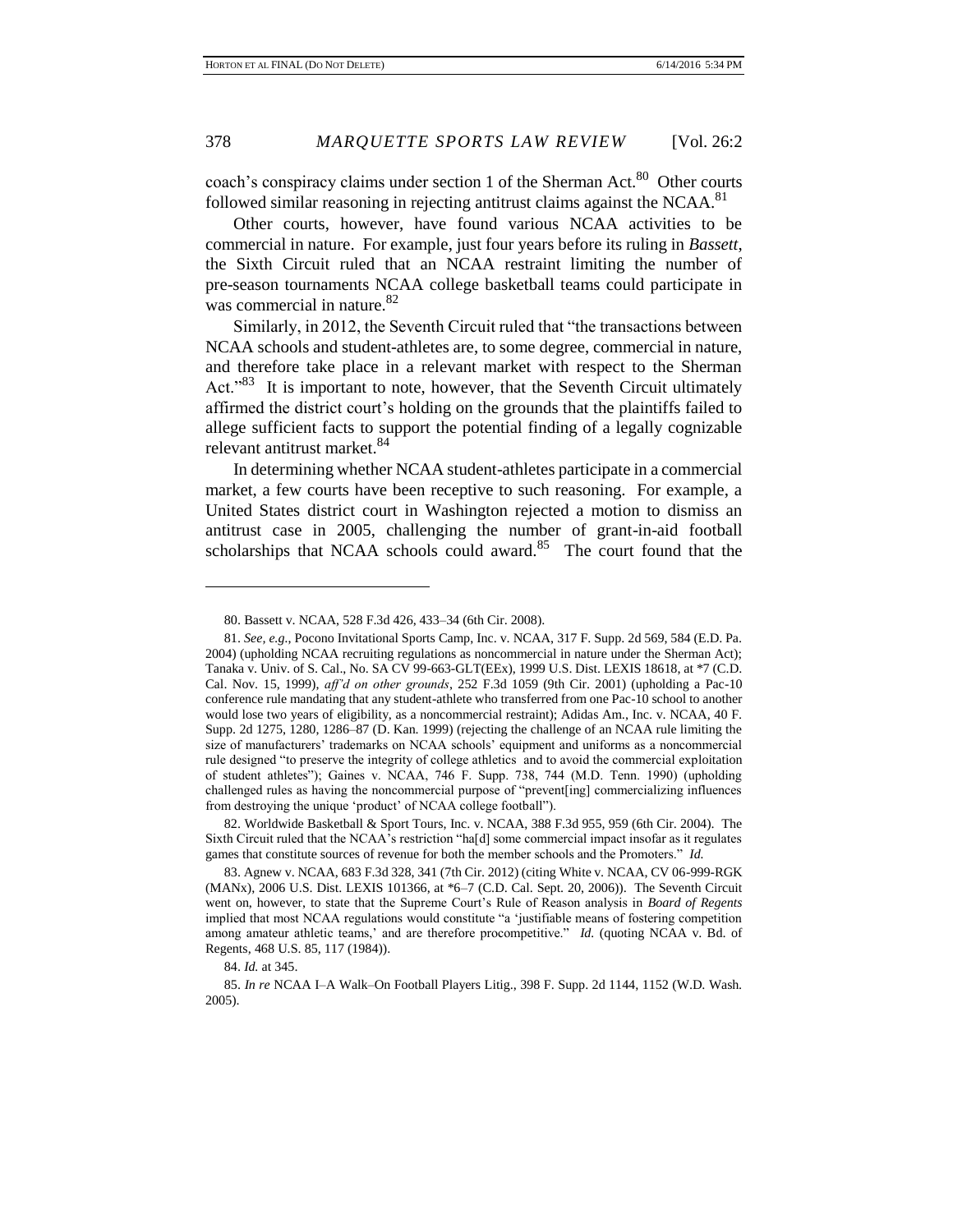NCAA's limitation on the number of athletic scholarships an NCAA institution could offer in various sports might be related to commercial cost-cutting interests, rather than competitive balance concerns.<sup>86</sup> A United States district court in California reached a similar ruling in a class action alleging that NCAA regulations capping the amount of financial aid a student-athlete could receive was an unlawful agreement in restraint of trade.<sup>87</sup> Some commentators argue that the court's ruling "could be read to imply that the competition between colleges and universities for student-athletes [is] sufficiently 'commercial' conduct for antitrust review."<sup>88</sup>

### 5. Non-Antitrust Challenges

In addition to antitrust challenges, aggrieved plaintiffs have sought to pursue other avenues of redress against the NCAA. For example, former University of Nevada, Las Vegas (UNLV) basketball coach Jerry Tarkanian sued the NCAA under 42 U.S.C. § 1983, alleging violations of his Fourteenth Amendment rights after the NCAA imposed various sanctions on UNLV's basketball program, and requested that it show cause why additional penalties should be imposed if UNLV failed to suspend Tarkanian.<sup>89</sup> Overruling the Nevada courts' rulings in Coach Tarkanian's favor, the Supreme Court found the NCAA's actions to be private conduct and, therefore, not subject to a state-action challenge.<sup>90</sup>

### *B. Recent Antitrust Cases Involving the Compensation and Remuneration of NCAA Student-Athletes*

The debate about whether student-athletes are effectively employees entitled to compensation and remuneration above and beyond their scholarship packages has dogged the NCAA for decades.<sup>91</sup> Recently, high profile antitrust litigation has thrust the debate into an intense public spotlight. In *O'Bannon v.* 

l

<sup>86.</sup> *Id.* at 1146–47.

<sup>87.</sup> *White*, 2006 U.S. Dist. LEXIS 101366, at \*4.

<sup>88.</sup> ABA SECTION OF ANTITRUST LAW, *supra* note 67, at 25; *see also* Ray Yasser, *The Case for Reviving the Four-Year Deal*, 86 TUL. L. REV. 987, 988 (2012) (arguing that the NCAA's rule mandating that athletic scholarships be offered on a one-year renewable basis may violate the Sherman Act by limiting competition for student-athletes through offers of longer guaranteed scholarships).

<sup>89.</sup> *See generally* NCAA v. Tarkanian, 488 U.S. 179 (1988).

<sup>90.</sup> *Id.* at 191 (citing Burton v. Wilmington Parking Auth., 365 U.S. 715, 722 (1961)).

<sup>91.</sup> *See* discussion *supra* Section I; SAVAGE ET AL., *supra* note 5, at 225 (noting that in 1929, "notwithstanding many statements to the contrary, the colleges and universities of the United States are confronted with acute problems of recruiting and subsidizing, especially with respect to intercollegiate football").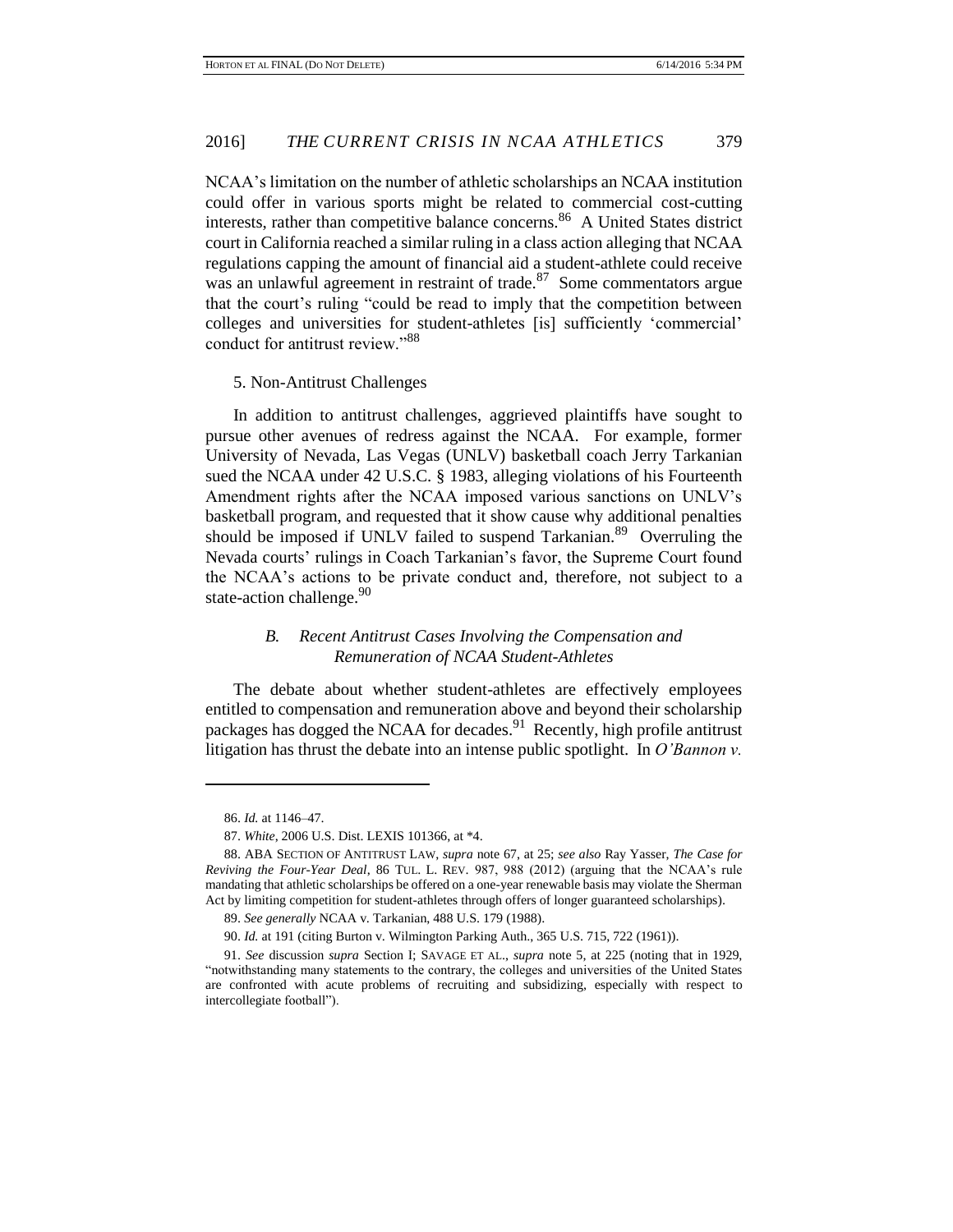*NCAA*, <sup>92</sup> the Ninth Circuit recently affirmed in part and reversed in part United States District Judge Claudia Wilken's judgment in an antitrust bench trial challenging the NCAA's rules prohibiting student-athletes from being paid for the use of their names, images, and likenesses.<sup>93</sup> The district court held that the NCAA's amateurism rules were an unlawful restraint of trade in violation of section 1 of the Sherman Act.<sup>94</sup> The district court ordered that NCAA student-athletes were entitled to receive Name-Image-Likeness (NIL) payments of "up to \$5,000 per year in deferred compensation, to be held in trust . . . until after they le<sup>[ft]</sup> college."<sup>95</sup>

The Ninth Circuit upheld the district court's ruling that the NCAA's existing compensation rules violate section 1 of the Sherman Act "and its injunction requiring the NCAA to permit schools to provide compensation up to the full cost of attendance."<sup>96</sup> However, the Ninth Circuit ruled that "the district court clearly erred in finding it a viable alternative to allow students to receive NIL cash payments untethered to their education expenses."<sup>97</sup> The Ninth Circuit, therefore, "vacate[d] the district court's judgment and permanent injunction insofar as they require[d] the NCAA to allow its member schools to pay student-athletes up to \$5,000 per year in deferred compensation."<sup>98</sup> Instead, the court ruled that "[t]he Rule of Reason requires that the NCAA permit its schools to provide up to the cost of attendance to their student-athletes. It does not require more."<sup>99</sup>

The Ninth Circuit's *O'Bannon* decision seems to raise more questions than it answers. As with so many earlier court decisions involving the NCAA, the court struggled with how to balance and weigh the NCAA's social and moral values of amateurism and academics against its clear economic and commercial values and objectives. Ultimately, the court admitted that it could not draw the line as to where amateurism in athletics ends and professionalism begins. $100$ 

<sup>92.</sup> O'Bannon v. NCAA, 802 F.3d 1049 (9th Cir. 2015).

<sup>93.</sup> *Id.* at 1053. By way of disclosure, Author Horton was a signatory to the Brief of Antitrust Scholars as Amici Curiae in Support of Appellees, Supporting Affirmance, O'Bannon v. NCAA, 802 F.3d 1049 (9th Cir. Jan. 28, 2015) (No. 09-cv-03329).

<sup>94.</sup> *O'Bannon*, 802 F.3d at 1053.

<sup>95.</sup> *Id.*

<sup>96.</sup> *Id.* at 1075–76. The court "reaffirm[ed] that NCAA regulations are subject to antitrust scrutiny and must be tested in the crucible of the Rule of Reason." *Id.* at 1079. The court found that "the NCAA's rules have been more restrictive than necessary to maintain its tradition of amateurism in support of the college sports market." *Id.*

<sup>97.</sup> *Id.* at 1076. 98. *Id.* at 1079. 99. *Id.* 100. *See id.* at 1079.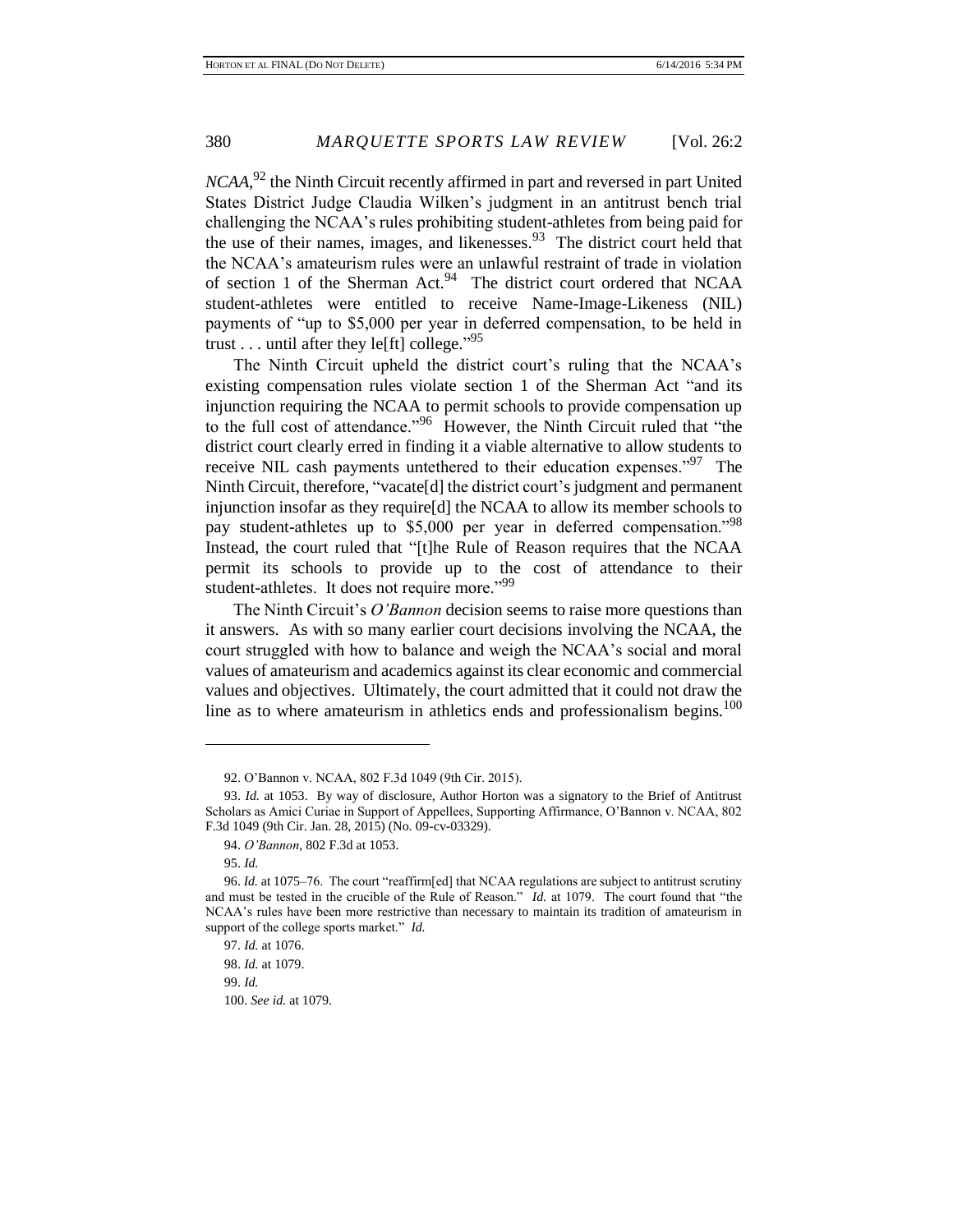Consequently, it resorted to the Supreme Court's admonition in *Board of Regents* that courts "must afford the NCAA 'ample latitude' to superintend college athletics."<sup>101</sup> With billions of dollars at stake, the Ninth Circuit's decision is unlikely to deter future NIL and compensation antitrust lawsuits against the NCAA.<sup>102</sup>

Meanwhile, a current class action before Judge Claudia Wilken, the same district judge who decided the *O'Bannon* case, "seeks a free market for college football and men's basketball players to be paid."<sup>103</sup> The current *Jenkins* class action directly attacks the NCAA's eligibility rules.<sup>104</sup> The plaintiffs claim that the NCAA and its Power Conferences have created a cartel by placing a ceiling on the compensation that may be paid to men's basketball and football players.<sup>105</sup> They additionally allege that by disallowing member institutions to compete for the services of basketball and football players, the NCAA and the five Power Conferences violated antitrust laws.<sup>106</sup> The plaintiffs believe that the NCAA's "restrictions are pernicious, a blatant violation of the antitrust laws, have no legitimate pro-competitive justification, and should now be struck down and enjoined."<sup>107</sup>

Essentially, the *Jenkins* plaintiffs claim that under the Sherman Act, student-athletes should be afforded the opportunity to render their services to the highest bidder. Practically and pragmatically speaking, a decision for plaintiffs would professionalize college athletics. What would such a result mean for the revered tradition of academics and amateurism in intercollegiate sports?

Whether one agrees or disagrees with the *Jenkins* claims and the Ninth Circuit's *O'Bannon* decision, it seems clear that we will witness more and more

 $\overline{\phantom{a}}$ 

107. *Id.* ¶ 1.

<sup>101.</sup> *Id.* (quoting NCAA v. Bd. of Regents, 468 U.S. 85, 120 (1984)).

<sup>102.</sup> *See, e.g.*, Michael T. Jones, *Real Accountability: The NCAA Can No Longer Evade Antitrust Liability Through Amateurism After* O'Bannon v. NCAA, 56 B.C. L. REV. E-SUPPLEMENT 79, 90 (2015) (arguing that "other courts should follow the example of *O'Bannon*'s analysis of the legal merits and economic implications of the NCAA's amateurism policies, and continue to trend away from blind deference to the NCAA").

<sup>103.</sup> Benjamin A. Tulis & Gregg E. Clifton, *Ninth Circuit Holds NCAA Subject to Antitrust Scrutiny, but Vacates Injunction Allowing up to \$5,000 per Year Deferred Compensation to College Athletes*, NAT'L L. REV. (Oct. 1, 2015), http://www.natlawreview.com/article/ninth-circuit-holdsncaa-subject-to-antitrust-scrutiny-vacates-injunction-allowing.

<sup>104.</sup> *See* Jenkins v. NCAA, No. 3:14CV01678, 2014 WL 1008526 (D.N.J. Mar. 17, 2014).

<sup>105.</sup> *Id.* ¶¶ 1–2. The plaintiffs include one current student-athlete, Martin Jenkins, and three former student-athletes: Johnathan Moore, Kevin Perry, and William Tyndall. *Id.* ¶¶ 15, 17, 19, 21. The defendants include the NCAA, the Atlantic Coast Conference, the Big 12 Conference, the Big Ten Conference, the Pac-12 Conference, and the Southeastern Conference. *Id.* ¶¶ 23–25.

<sup>106.</sup> *Id.* ¶ 42.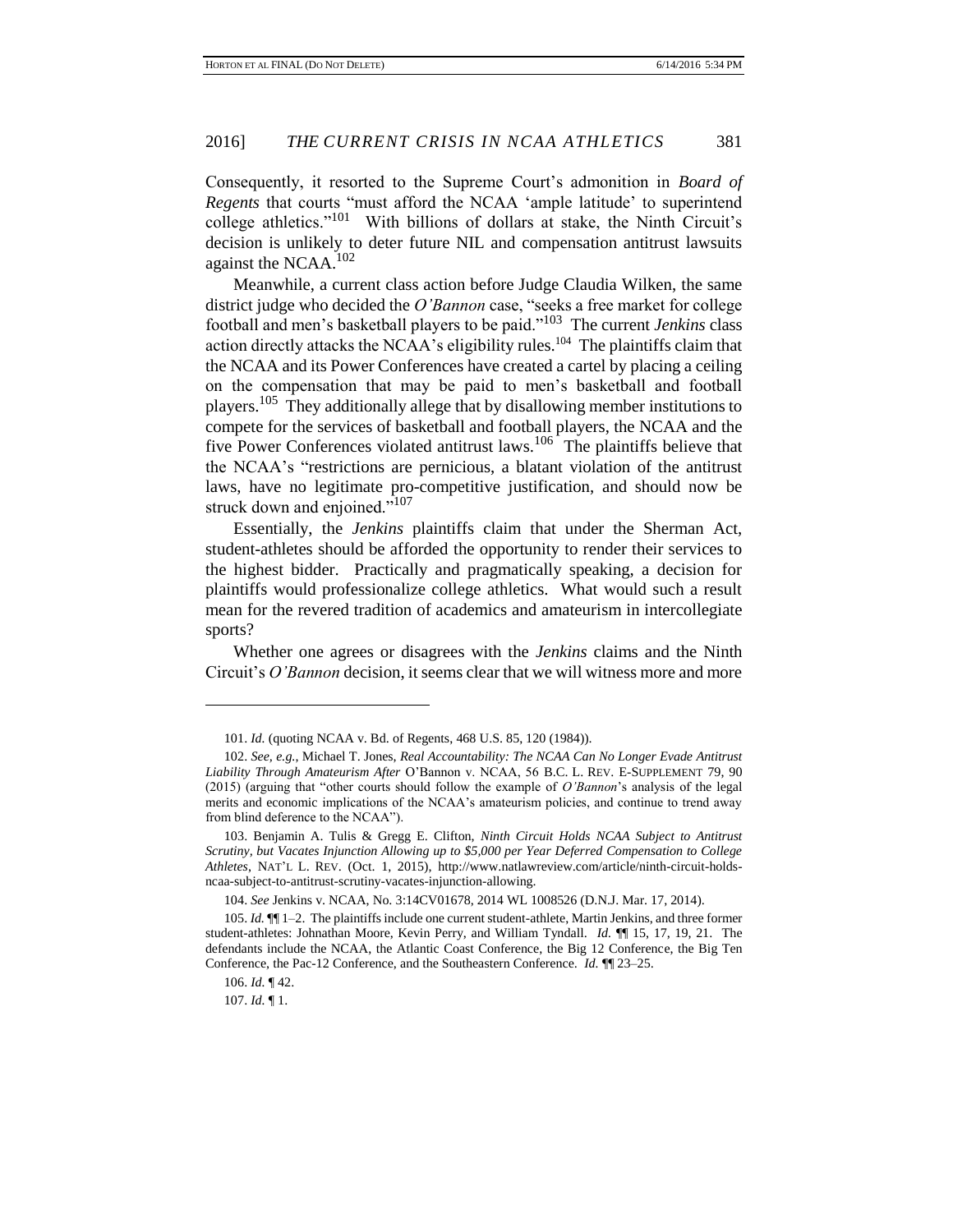antitrust litigation against the NCAA in coming years. Is more antitrust litigation really the best way to balance the competing and conflicting values and objectives of NCAA educational institutions and their intercollegiate athletic programs, not to mention the rights of NCAA student-athletes?

### *C. Potential Conclusions from Prior and Current Antitrust and Employment Cases Against the NCAA*

It is difficult to draw clear meaningful conclusions from the cacophony of balkanized judicial decisions involving the NCAA, much less predict how future cases will be decided. A recent study of forty-six student-athlete legal challenges against the NCAA between 1973 and 2014 revealed a steady and even flow of cases over the past forty-one years.<sup>108</sup> The heavy majority of the "cases involved men's sports (89%), particularly football and basketball."<sup>109</sup> "Overall, courts ruled 82 times, with the NCAA winning 60% of the rulings. Students completely won in 29% of decisions, and partly won in the remaining 11% of decisions."<sup>110</sup> It seems safe to say that the courts generally have bent over backwards to afford the NCAA maximum freedom and discretion in promulgating and enforcing rules relating to its member institutions and their student-athletes' conduct and rights. It also seems safe to predict, despite the recent *O'Bannon* decision, that the courts will continue seeking in future cases to allow the NCAA to protect intercollegiate athletics' revered history and tradition of amateurism, sportsmanship, and fair competition.

We believe that the NCAA plays an invaluable role in protecting the social and moral values and objectives typified in intercollegiate athletics. We additionally believe that the NCAA must be afforded wide discretion and latitude in working with its member educational institutions to promote and enhance such values and goals. But we wonder whether the economics rhetoric of current American antitrust jurisprudence really allows for the most meaningful and socially beneficial discussion and balancing of the conflicting social, moral, and economic values and goals implicated by NCAA intercollegiate athletics.<sup>111</sup>

<sup>108.</sup> LeRoy, *supra* note 4, at 482.

<sup>109.</sup> *Id.* (emphasis omitted).

<sup>110.</sup> *Id.* at 483.

<sup>111.</sup> *See, e.g.*, ANDREW I. GAVIL ET AL., ANTITRUST LAW IN PERSPECTIVE: CASES, CONCEPTS AND PROBLEMS IN COMPETITION POLICY 39–40 (2d ed. 2008); Mitten & Ross, *supra* note 11, at 876 ("The current structure of self-interested internal governance by the NCAA's member universities, combined with external micro-regulation by means of antitrust and contract law litigation on a case-by-case basis, is not the most effective way to achieve [the NCAA's myriad of] objective[s]."). *See generally* Peter C. Carstensen & Bette Roth, *The Per Se Legality of Some Naked Restraints: A*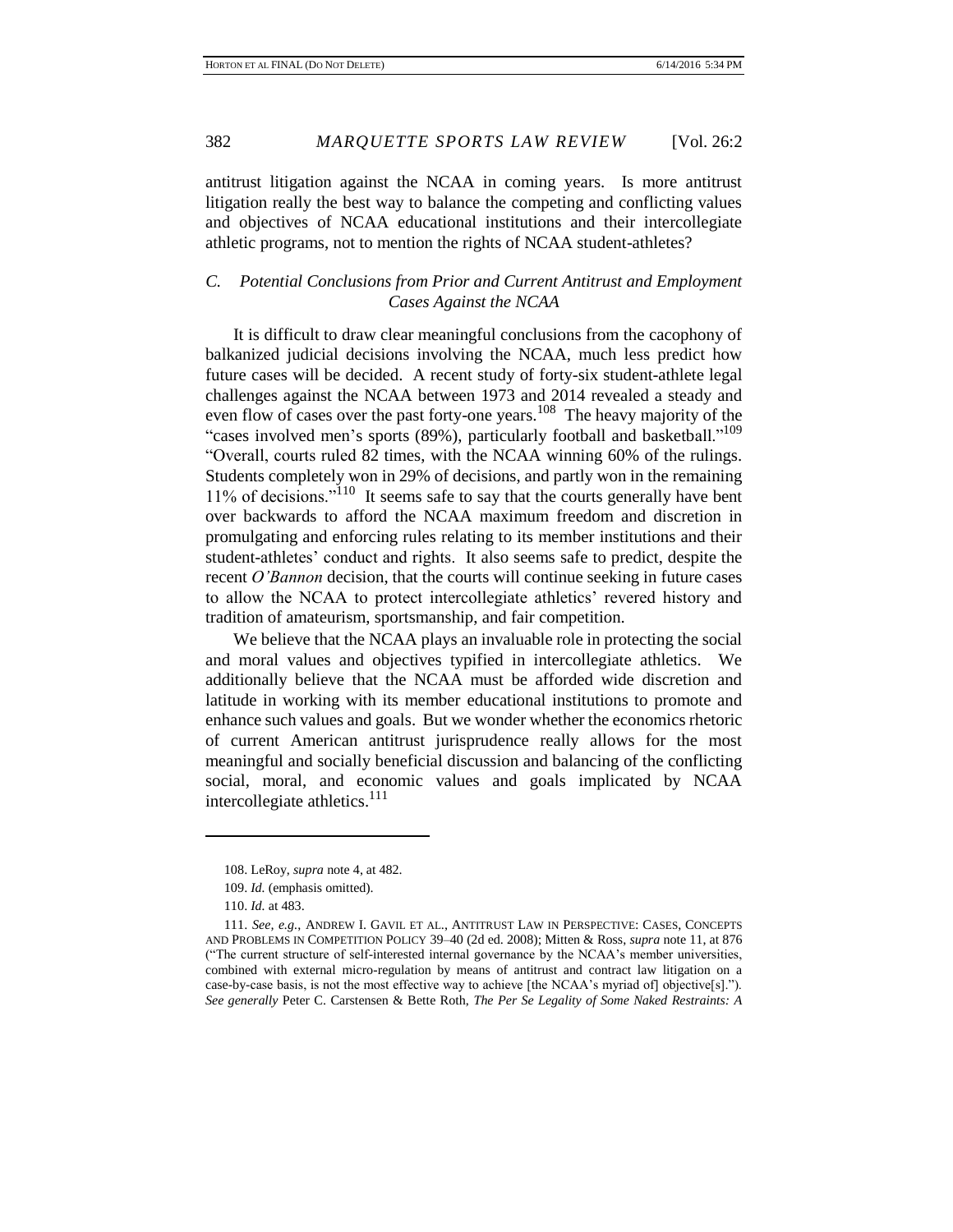As an example, one of the foremost goals of intercollegiate athletics is competitive fairness. Yet, "[s]teady and unremitting efforts since the 1970s by neoclassical economic theorists to excise fairness from the antitrust lexicon have been wildly successful."<sup>112</sup> Indeed, in a non-sports antitrust case, Seventh Circuit jurist and former academic Frank Easterbrook asked: "Who says that competition is supposed to be fair  $\ldots$  ?"<sup>113</sup> Furthermore, many esteemed antitrust scholars argue that antitrust should not be used to address social or moral issues.<sup>114</sup> Given antitrust's distaste for the moral implications of conduct, can we meaningfully and fairly balance the NCAA's laudable social and moral goals by resorting to an antitrust system seemingly focused on maximizing consumer welfare and allocative efficiency? $115$ 

 $\overline{\phantom{a}}$ 

Although . . . courts sometimes have articulated non-economic goals for U.S. antitrust law, their reliance on such goals as a source of useful guidance for deciding particular cases has consistently waned since the early 1970s. Non-economic goals frequently conflict with economic aims, provide too little guidance for antitrust decision makers, and arguably are ill-suited to decision-making processes that rely on adjudication and the adversary system.

GAVIL ET AL.,*supra* note 111. Indeed, competition officials during the Bush administration urged that the "promotion of consumer welfare and the organization of free market economy are the only goals of [the] antitrust laws . . . with other economic and social objectives better pursued by other instruments." UNILATERAL CONDUCT WORKING GROUP, INT'L COMPETITION NETWORK, REPORT ON THE OBJECTIVES OF UNILATERAL CONDUCT LAWS, ASSESSMENT OF DOMINANCE/SUBSTANTIAL MARKET POWER, AND STATE-CREATED MONOPOLIES 31 (May 2007), http://www.internationalcompetitionnetwork.org/uploads/library/doc353.pdf.

112. Thomas J. Horton, *Fairness and Antitrust Reconsidered: An Evolutionary Perspective*, 44 MCGEORGE L. REV. 823, 863 (2013); *see also* ELEANOR M. FOX & LAWRENCE A. SULLIVAN, CASES AND MATERIALS ON ANTITRUST 145–46 (1989) (discussing efforts of "some jurists and scholars . . . to excise fairness from the antitrust lexicon").

113. Fishman v. Estate of Wirtz, 807 F.2d 520, 577 (7th Cir. 1986) (Easterbrook, J., dissenting in part).

114. *See* HERBERT HOVENKAMP, THE ANTITRUST ENTERPRISE: PRINCIPLE AND EXECUTION 10, 54 (2005) (stating that antitrust is not concerned with the moral implications of conduct—only the economic implications); Daniel A. Crane, *Rules Versus Standards in Antitrust Adjudication*, 64 WASH. & LEE L. REV. 49, 105 (2007) ("It has been a long time since anyone has thought about antitrust in explicitly moral terms . . . ."); Herbert Hovenkamp, *Antitrust Violations in Securities Markets*, 28 J. CORP. L. 607, 609 (2003) ("[A]ntitrust has no moral content . . . .").

115. *See, e.g.*, Chesapeake & Ohio Ry. Co. v. United States, 704 F.2d 373, 376 (7th Cir. 1983) ("The allocative-efficiency or consumer-welfare concept of competition dominates current thinking, judicial and academic, in the antitrust field"); *see also* Marc Edelman, *The District Court Decision in*  O'Bannon v. National Collegiate Athletic Association*: A Small Step Forward for College-Athlete Rights, and a Gateway for Far Grander Change*, 71 WASH. & LEE L. REV. 2319, 2363 (2014) (citing Ken Belson, *What the* O'Bannon *Ruling Means for Colleges and Players*, N.Y. TIMES (Aug. 8, 2014),

*<sup>[</sup>Re]conceptualization of the Antitrust Analysis of Cartelistic Organizations*, 45 ANTITRUST BULL. 349 (2000). For example, some authors observe,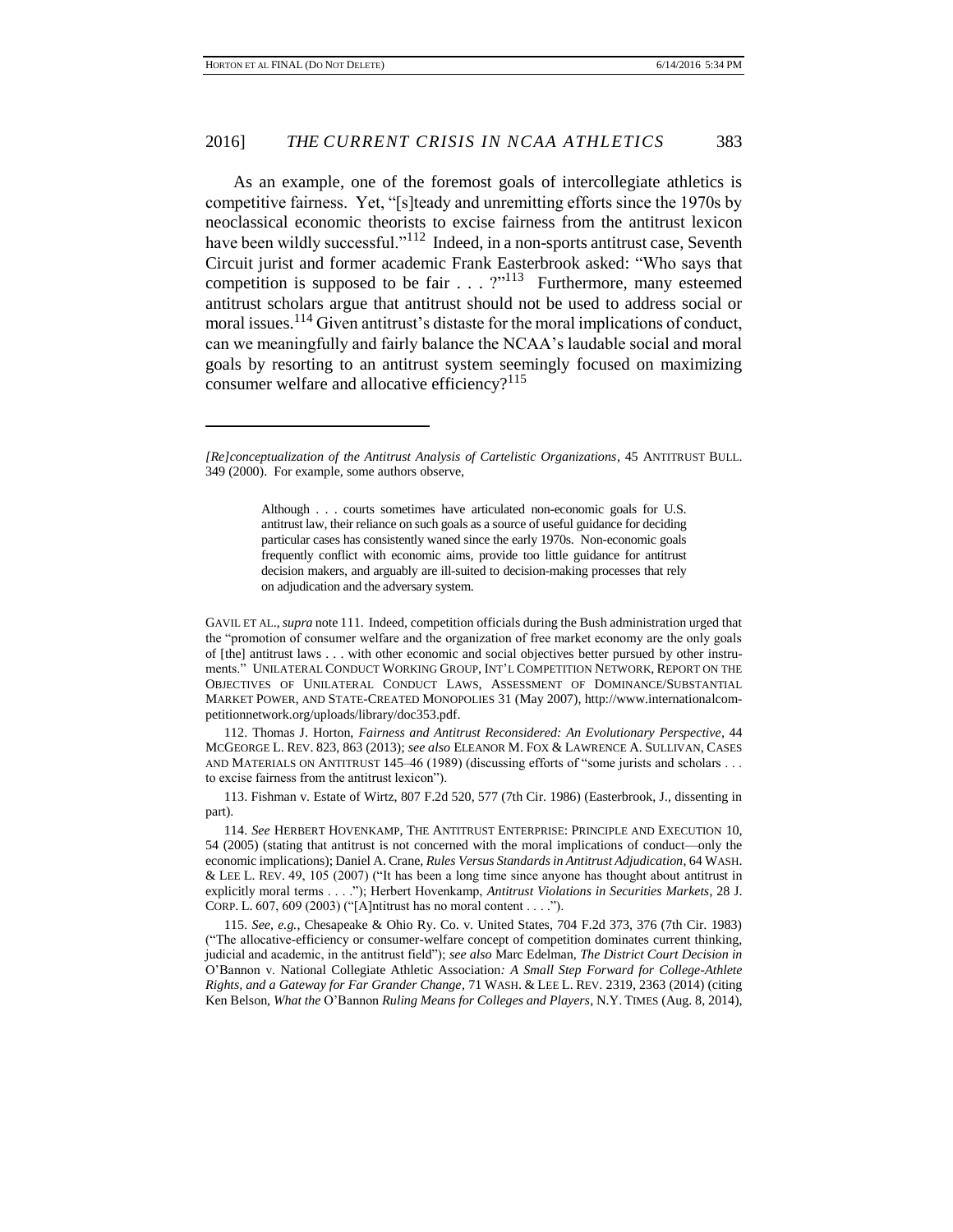"[T]he Supreme Court has consistently rejected social welfare justifications in antitrust analys $[e]$ s."<sup>116</sup> As a result, the courts too often resorted to the disingenuous and intellectually dishonest legal fiction that NCAA rules and regulations can be meaningfully evaluated based on whether they are primarily commercial or non-commercial in their purpose and effect. Consequently, complex intercollegiate athletics cases calling for a delicate balancing of social, moral, and economic values and objectives have instead been pigeon-holed into commercial and non-commercial analyses that pretend to be economically based but really involve social issues crying out for a democratic dialogue and legislative action.

As seen above, the courts repeatedly employed the legal fiction that the NCAA's rules or regulations are non-commercial to uphold NCAA decisions and actions. Yet, the idea that any rule or regulation that the NCAA promulgates and enforces ultimately does not have some commercial impact on intercollegiate sports is simply absurd. When rules and regulations impacting the generation and allocation of billions of dollars annually are at stake, economic and commercial values are implicated. Pretending that the NCAA is not "a profit-seeking enterprise that governs multi-billion dollar entertainment products<sup>"117</sup> serves no rational or societally beneficial purposes. Refreshingly, the Seventh Circuit seemed to recognize as much in *Agnew*. 118

A continuing cacophony of conflicting intercollegiate athletics antitrust and employment law decisions is not the way to rationally and coherently balance the complex and conflicting economic and non-economic values, objectives, and goals surrounding NCAA sports. What is really needed is a national discussion.

The Supreme Court long has recognized that economic regulations seeking to implement the types of social and moral values and benefits that the NCAA espouses are "properly addressed to Congress."<sup>119</sup> With the future of amateur intercollegiate athletics at stake, it is time for the courts to step aside and Congress to step in.

http://www.nytimes.com/2014/08/09/sports/what-the-obannon-ruling-means-for-colleges-and-players.html?\_r=0) (criticizing the *O'Bannon* district court's decision because "antitrust jurisprudence is not supposed to be about creating compromises donned in social policy. It is supposed to protect consumers and free markets.").

<sup>116.</sup> Feldman, *supra* note 5, at 253–54.

<sup>117.</sup> *Id.* at 254–55.

<sup>118.</sup> Agnew v. NCAA, 683 F.3d 328, 341 (7th Cir. 2012).

<sup>119.</sup> Nat'l Soc'y of Prof'l Eng'rs v. United States, 435 U.S. 679, 689 (1978).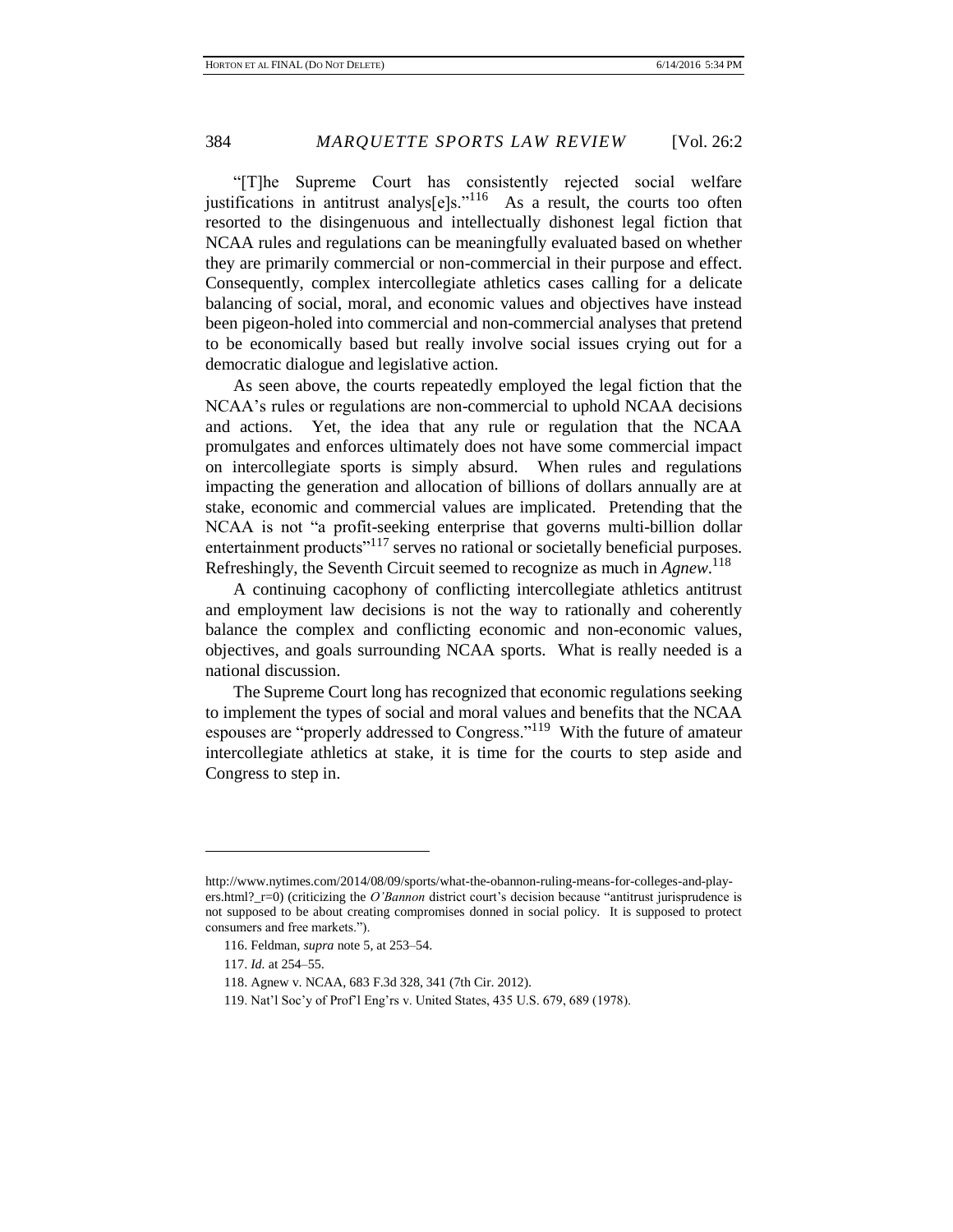### IV. POSSIBLE CONGRESSIONAL ACTION

It is beyond dispute that the United States has a long and revered history and tradition of encouraging and supporting intercollegiate athletics and the social and moral values they buttress. Numerous tangible and intangible benefits are bestowed upon student-athletes thanks to the NCAA and its regulations. Many major college football and college basketball student-athletes receive scholarships that cover their tuition, room, board, and textbooks. Other benefits include stipends when traveling to pay for meals and entertainment, free admission for family and friends to sporting events, clothing and equipment, insurance and medical care, paid travel expenses, personalized training, personalized nutrition plans, and first rate coaching and instruction. The funds that pay for these benefits come from the revenues generated by the NCAA, its members' athletic conferences, and the individual educational institutions.

Most importantly, student-athletes receive the benefit of a free college education. Martin Luther King Jr. once said: "Intelligence plus character—that is the goal of true education."<sup>120</sup> While academics provide student-athletes and students alike with an education, athletics further build the characters of student-athletes while promoting such values as discipline, self-confidence, accountability, and teamwork. It is, therefore, critical that we find ways to encourage and protect the social and moral values of intercollegiate activities.

With so much at stake, we must ask: "Where is Congress?" In her district court decision in *O'Bannon*, District Court Judge Wilken cogently observed,

> It is likely that the challenged restraints, as well as other perceived inequities in college athletics and higher education generally, could be better addressed as a policy matter by reforms other than those available as a remedy for the antitrust violation found here. Such reforms and remedies could be undertaken by the NCAA, its member schools and conferences, or Congress.<sup>121</sup>

Fortunately, several members of Congress have begun paying close attention to the current turmoil surrounding the NCAA and have begun considering possible legislative action.<sup>122</sup>

<sup>120.</sup> MARTIN LUTHER KING III, THE WORDS OF MARTIN LUTHER KING, JR. 27 (2d ed. 1987).

<sup>121.</sup> O'Bannon v. NCAA, 7 F. Supp. 3d, 955, 1009 (N.D. Cal. 2014).

<sup>122.</sup> *See, e.g.*, Steve Berkowitz, *More Eyes in Congress Looking at NCAA*, USA TODAY (May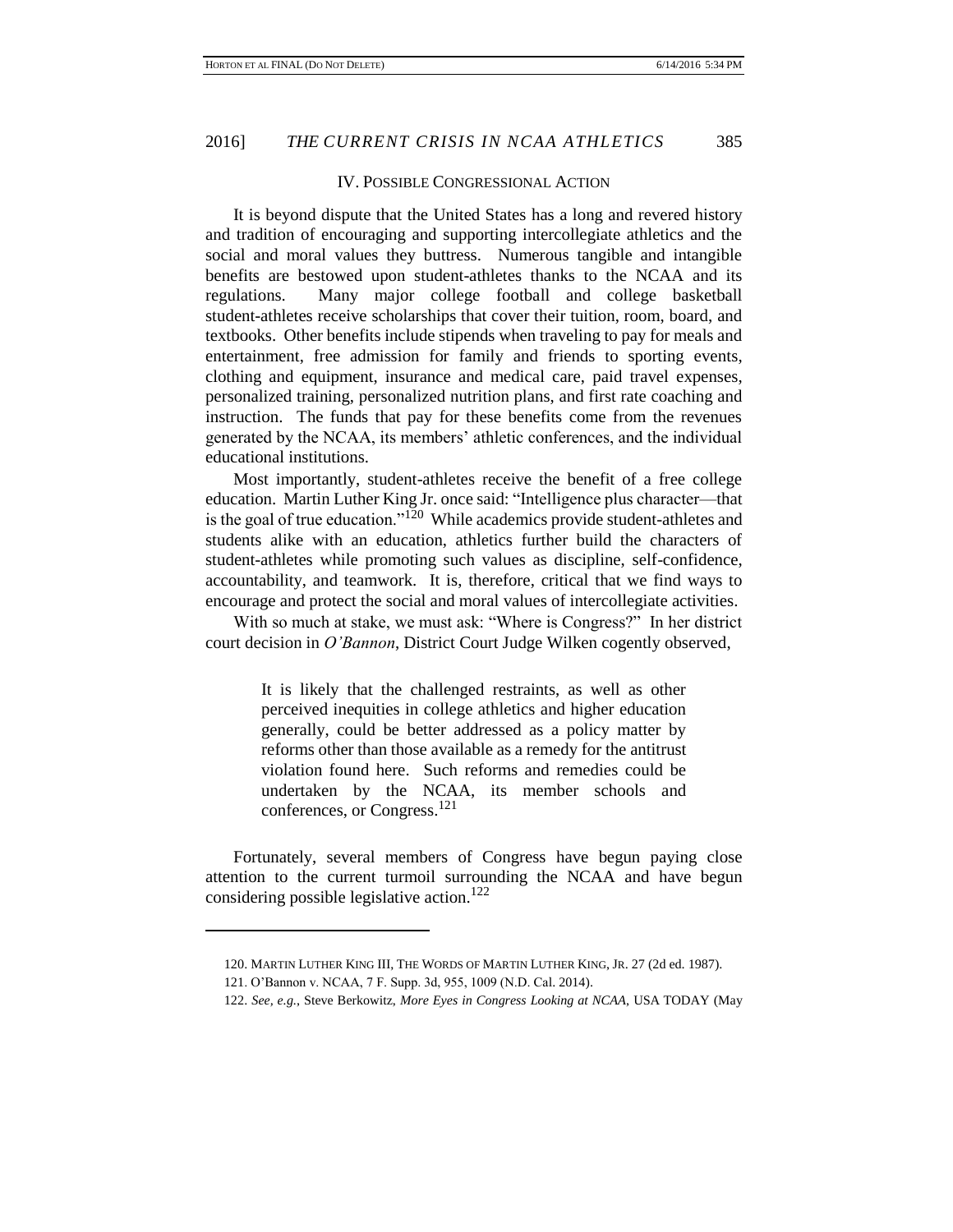### *A. Possible Antitrust Exemptions for the NCAA*

Following the brief NCAA regulation known as the Sanity Code, the NCAA regulations of the 1950s allowed institutions to entice student athletes with scholarships.<sup>123</sup> In 1951, while talking about the scholarship model's potential antitrust issues, NCAA attorney Philip R. Hochberg observed: "The NCAA . . . passed up the opportunity to apply for an [antitrust] exemption of its own, believing that it didn't need one because of its ties to higher education."<sup>124</sup> Mr. Hochberg probably wishes that the NCAA had pushed for an exemption, because the landscape of college athletics looks very different today than it did in the 1950s.

In the current heightened state of commercialized intercollegiate athletics, some commentators call for a broad NCAA antitrust exemption.<sup>125</sup> For example, Professor Brian Porto advocates for the College Sports Legal Reform Act, which would grant the NCAA a broad antitrust exemption "as long as at least one principal purpose of any such action is educational."<sup>126</sup> The proposed broad antitrust exemptions would give the NCAA the ability to make sweeping changes to intercollegiate athletics. Len Elmore, who has a long history in both college and professional sports, similarly advocates for a broad NCAA antitrust exemption.<sup>127</sup> Mr. Elmore contends: "The National Collegiate Athletic Association has the potential to be a central and powerful regulatory body that can offer real reform, but antitrust restrictions prevent it from regulating all aspects of intercollegiate sports." $128$  As an example, Mr. Elmore argues that without the limits placed on it by the Supreme Court in *Board of Regents*, the NCAA would have the power to distribute revenue into a university's general

<sup>20, 2014),</sup> Westlaw 2014 WLNR 13469908. The article notes that congressmen such as Elijah Cummings (D. Md.) and Tony Cardenas (D. Cal.) have sought to put pressure on the NCAA on growing issues such as academic fraud and head injuries. *Id.*

<sup>123.</sup> Lazaroff, *supra* note 37, at 333. The Sanity Code restricted scholarships to the "normal channels" that all students had to pursue. *Id.* (quoting ARTHUR A. FLEISHER III ET AL., THE NATIONAL COLLEGIATE ATHLETIC ASSOCIATION: A STUDY IN CARTEL BEHAVIOR 47 (1992)). Additionally, scholarships could not be based on athletic ability. *Id.* (citing FLEISHER ET AL., *supra*).

<sup>124.</sup> Welch Suggs, *Football, Television, and the Supreme Court*, CHRON. HIGHER EDUC. (July 9, 2004), http://chronicle.com/article/Football-Televisionthe/2342.

<sup>125.</sup> *See, e.g.*, Lazaroff, *supra* note 2, at 238–46, 248 (discussing the calls for an antitrust exemption for the NCAA but concluding that "application of Sherman Act principles by the courts is a better alternative than blanket immunity").

<sup>126.</sup> *See* BRIAN L. PORTO, THE SUPREME COURT AND THE NCAA: THE CASE FOR LESS COMMERCIALISM AND MORE DUE PROCESS IN COLLEGE SPORTS 188 (4th ed. 2015).

<sup>127.</sup> *See* Len Elmore, *Exempt the NCAA from Antitrust*, CHRON. HIGHER EDUC. (Dec. 11, 2011), http://chronicle.com/article/Exempt-the-NCAA-From-Antitrust/130073/.

<sup>128.</sup> *Id.*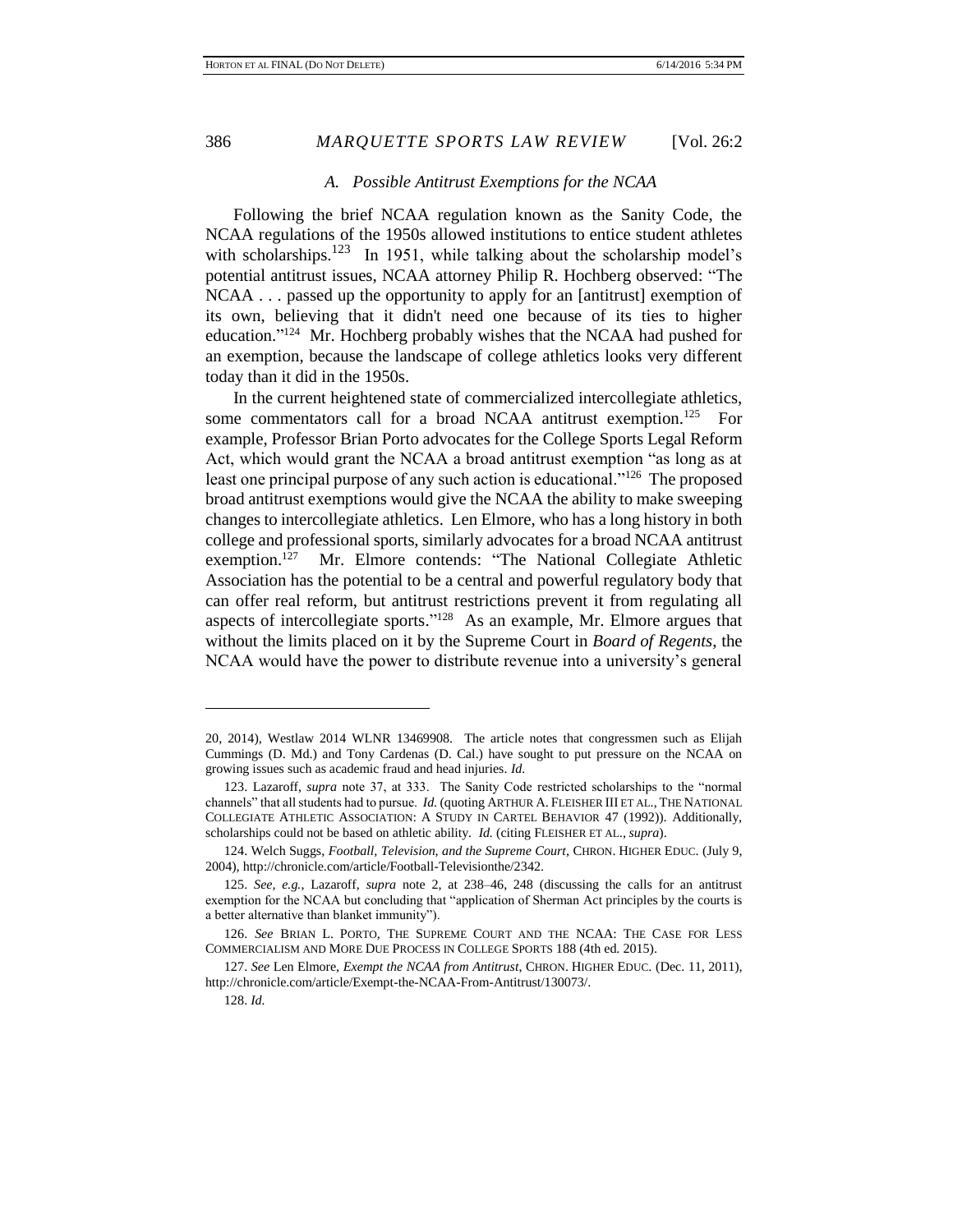funds and not directly back into athletic departments.<sup>129</sup>

Fortunately, a broad antitrust exemption, and a consequentially all powerful central NCAA, is not the only option.<sup>130</sup> For example, a narrow antitrust exemption might grant the NCAA the ability to make competitive reforms in certain areas subject to congressional oversight. In an effort to control the costs associated with college sports, some scholars and educators advocate for a partial antitrust exemption focused on salaries and athletic budgets.<sup>131</sup> Such an exemption could allow the NCAA to set caps on coaches and administrators' compensation, as well as team expenses without granting it a blanket antitrust immunity.<sup>132</sup>

### *B. Other Possible Congressional Regulation*

Rather than granting the NCAA more power, some believe that Congress needs to more heavily regulate intercollegiate athletics.<sup>133</sup> For example, Representatives Charlie Dent (R. Pa.) and Joyce Beatty (D. Oh.) introduced the National Collegiate Athletics Accountability Act on June 11, 2015.<sup>134</sup> Representatives Dent's and Beatty's bill seeks to amend the Higher Education Act of 1965 to include concussion testing, irrevocable four-year scholarships,

l

132. *But see* Law v. NCAA, 134 F.3d 1010 (10th Cir. 1998). When the NCAA sought to pass a salary cap in the 1990s, it was blocked by the Tenth Circuit. *Id.* at 1012–13, 1024. A limited antitrust exemption could rectify this ruling, which allows coaches to earn millions of dollars while their players are classified as amateurs.

133. *See, e.g.*, Lazaroff, *supra* note 37, at 369 (observing, "If the NCAA cannot resolve the problems presented by its regulation of student-athletes internally, and if the courts do not adequately address the problem, perhaps Congress will be the last resort"); Mitten & Ross, *supra* note 11, at 877 (discussing how "[a] federal regulatory commission [c]ould have the necessary authority to establish rules that [would] effectively prevent intercollegiate athletics from crossing the line between a commercial/education model and a commercial/professional model for intercollegiate sports, enhance the academic integrity of intercollegiate athletics, [and] promote more competitive balance in intercollegiate sports competition."); Christopher M. Parent, *Forward Progress? An Analysis of Whether Student-Athletes Should Be Paid*, 3 VA. SPORTS & ENT. L.J. 226, 234–36 (2004) (discussing possible legislative approaches). *But see* Lazaroff, *supra* note 37, at 369 (arguing, "The political cross-currents that so often accompany the legislative process suggest that the viability or desirability of this alternative might be criticized severely").

134. *See* National Collegiate Athletics Accountability Act, H.R. 2731, 114th Cong. (2015).

<sup>129.</sup> *Id.*

<sup>130.</sup> *See, e.g.*, Lazaroff, *supra* note 2, at 247–48 (arguing that "granting a blanket antitrust e xemption to the NCAA, without the farmer watching the henhouse, would be the equivalent of leaving the fox free to devour its prey"); Lazaroff, *supra* note 37, at 370 (arguing that an antitrust exemption "would also perpetuate the inequities that run rampant in the current system and make legal significantly anticompetitive conduct").

<sup>131.</sup> *See, e.g.*, Jake New, *Presidential Panel on College Sports?*, INSIDE HIGHER ED (Jan. 13, 2015), https://www.insidehighered.com/news/2015/01/13/ncaa-discuss-federal-oversight-collegeathletics-white-house.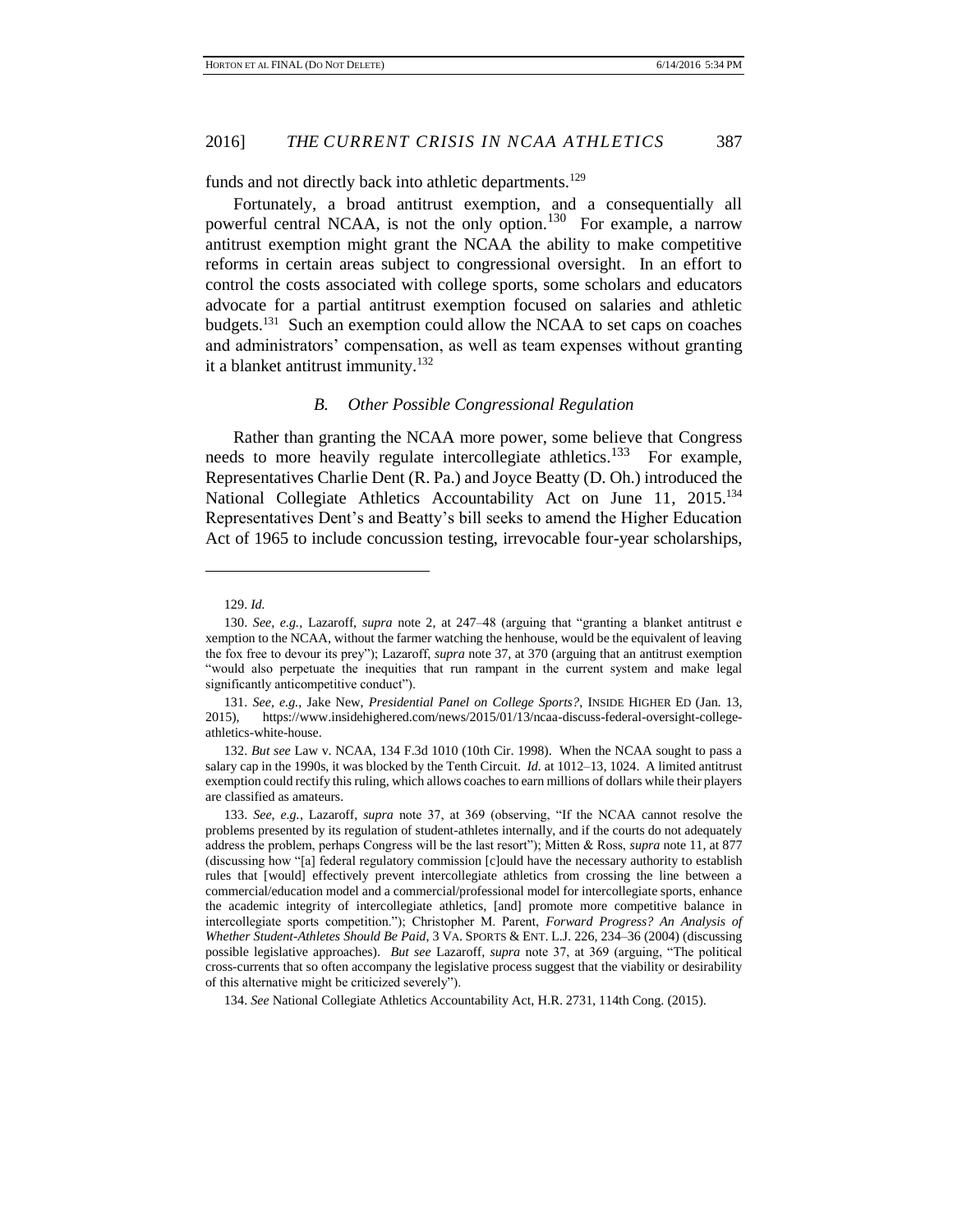a ban on institutional stipends to student-athletes, and formal hearings prior to any NCAA punishment.<sup>135</sup> The proposed bill also calls for the establishment of a Presidential Commission on Intercollegiate Athletics, which would be tasked to review, analyze, and report to the President and Congress.<sup>136</sup>

Some congressional members sought to limit regulation to only the richest athletic departments. For instance, on November 20, 2013, Representative Tony Cárdenas (D. Cal.) introduced the Collegiate Student Athlete Protection Act.<sup>137</sup> This bill seeks to mandate student-athlete benefits, such as five-year athletic scholarships for those student-athletes in good academic standing, concussion testing, and the full coverage of costs associated with injury or illness.<sup>138</sup> The catch to Congressman Cárdenas's bill is that it would only apply to athletic departments generating  $$10$  million or more in revenue.<sup>139</sup>

Not surprisingly, both of these important pieces of potential legislation were stalled since they were referred to committee. The last major action on the proposed Collegiate Student Athlete Protection Act came on November 20, 2013, when it was referred to the House Committee on Education and the Workforce.<sup>140</sup> The National Collegiate Athletics Accountability Act has also been sitting in the House Committee on Education and the Workforce since June 11, 2015.<sup>141</sup> Nevertheless, Representatives Dent and Cárdenas formed a bipartisan caucus on the topic of student-athlete well-being.<sup>142</sup> They hope that their bipartisan caucus will inform other members of Congress about the myriad issues facing intercollegiate athletics and help to move forward proposed legislation.<sup>143</sup>

### V. CONCLUSION

American intercollegiate athletics today are in a state of crisis. Our long history and revered traditions of amateurism, academics, and fair play are in jeopardy, and the future of intercollegiate athletics and the protection and nurturing of its revered history and traditions are uncertain at best. The ongoing

<sup>135.</sup> *Id.* § 2.

<sup>136.</sup> *Id.* § 3.

<sup>137.</sup> *See* Collegiate Student Athlete Protection Act, H.R. 3545, 113th Cong. (2013).

<sup>138.</sup> *Id.* § 2.

<sup>139.</sup> *Id.*

<sup>140.</sup> *Id.*

<sup>141.</sup> H.R. 2731.

<sup>142.</sup> Press Release, Congressman Tony Cárdenas & Congressman Charles W. Dent, Cárdenas, Dent Form Bipartisan Student-Athlete Caucus (Aug. 7, 2014), http://cardenas.house.gov/media-center/press-releases/c-rdenas-dent-form-bipartisan-student-athlete-caucus.

<sup>143.</sup> *Id.*